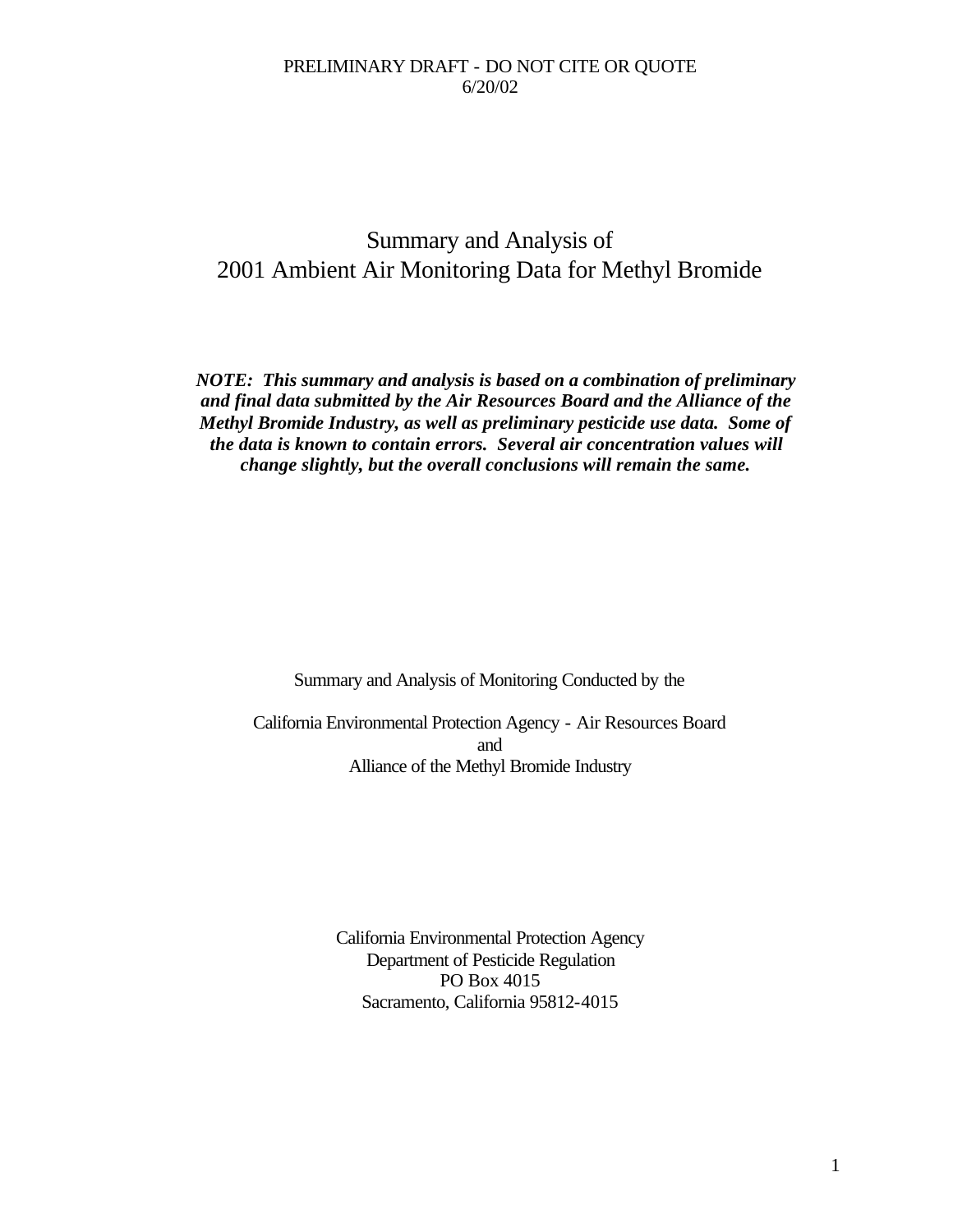## EXECUTIVE SUMMARY

Methyl bromide is one of the most widely used pesticides in California. It is a gaseous fumigant that kills insects, mites, rodents, nematodes, termites, weeds, and organisms that cause plant diseases. Farmers use methyl bromide to treat soil before planting vegetable, fruit and nut crops, and flower and forest nurseries. Depending on the crop, field applications may occur annually, or once every several years. Methyl bromide is injected into the soil with specialized application equipment. The fumigant is also used for termite eradication in homes and other structures, and to control insects in mills, ships, railroad cars and other transportation vehicles.

DPR has monitored applications of methyl bromide since 1993 and has imposed the nation's most stringent restrictions on the fumigant, the most recent of which were regulations that went into effect in January 2001, intended to better protect workers and others from shortterm (acute) exposures.

Monitoring was conducted in 2001 as a follow-up to studies monitoring done the previous year. The intent has been to determine the effectiveness of restrictions in reducing potential health risk posed by overexposure to methyl bromide in ambient air, particularly exposure concentrations averaged over longer, seasonal periods of up to eight weeks. Monitoring studies conducted in 2000 in areas of high methyl bromide use found levels higher than DPR's seasonal reference concentration (0.001 to 0.002 parts per million, that is, 1 to 2 parts per billion). Although these are not levels that pose an immediate health concern, DPR believed and continues to believe that exposure levels over the long term should be reduced.

DPR asked the State Air Resources Board (ARB) to conduct further methyl bromide monitoring in 2001, and at the same time, broadened the scope of its evaluation effort by requiring the Alliance of the Methyl Bromide Industry (AMBI) to conduct monitoring studies in other high-use areas of the state. Both monitoring projects were part of DPR's ongoing effort to evaluate seasonal exposures to methyl bromide and determine if current restrictions provide adequate safety for people who live and work in areas where fumigations occur to multiple fields. This document summarizes the 2001 monitoring results, estimates exposure and risk, compares air concentrations with pesticide use patterns, and compares 2001 to 2000 results.

Monitoring results in 2001 confirmed trends and findings seen in 2000 monitoring. In brief:

- Methyl bromide use continues to decline. DPR's restrictions—which include larger buffer zones and limitations on acreage--make it more difficult to treat large acreage and prohibit treating some fields close to populated areas. In addition, the impending federal phaseout of methyl bromide in 2005, accompanied by a staged phasedown, has curtailed supplies and correspondingly increased costs of treatment.
- Ten of the 12 ARB sites had also been monitored in 2000. Eight of the ten sites had lower air concentrations in 2001 compared to 2000. The eight-week average air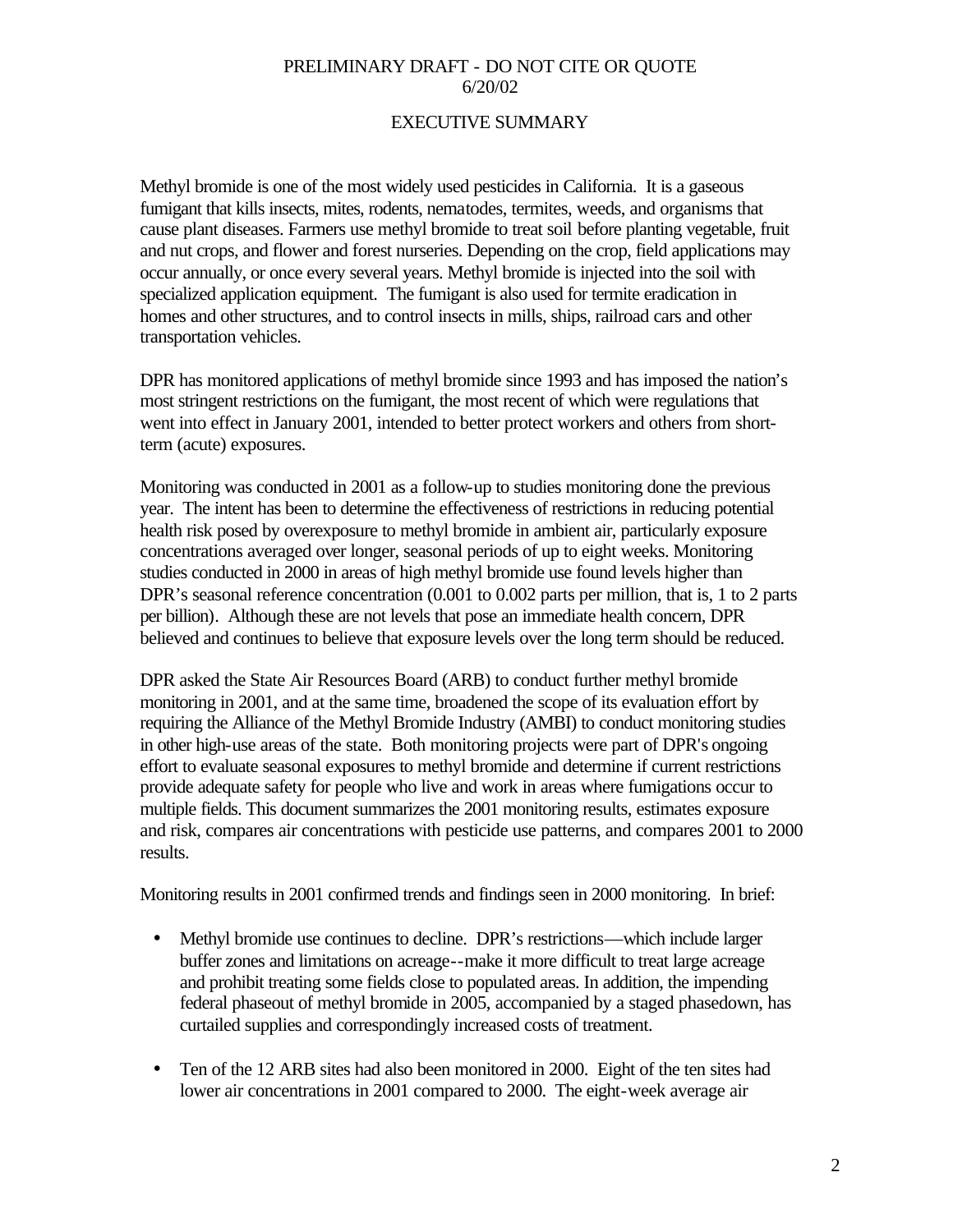concentrations at the ten sites declined by an average of 22 percent. The overall decrease is consistent with the decrease in methyl bromide use. DPR found a correlation between 2001 methyl bromide use and air concentration in Kern and Monterey/Santa Cruz. This correlation agreed with the analysis of 2000 data. The correlation indicates that the decrease in air concentrations detected from 2000 to 2001 is due to a decrease in use of methyl bromide. Methyl bromide use and air concentration did not demonstrate a correlation for Santa Barbara and Ventura counties. The 2001 pesticide use data indicates that the monitoring occurred in areas of high methyl bromide use and during periods of peak agricultural use, except for Ventura County. Peak use of methyl bromide in Ventura County occurred several weeks before the start of monitoring.

• All one-day and one-week concentrations detected were less than the reference concentrations. The eight or nine-week average air concentrations exceeded the 1 ppb reference concentration for children at seven of the 20 monitoring sites, including five sites in the Monterey/Santa Cruz area. The highest eight-week average concentration detected was 5.5 ppb.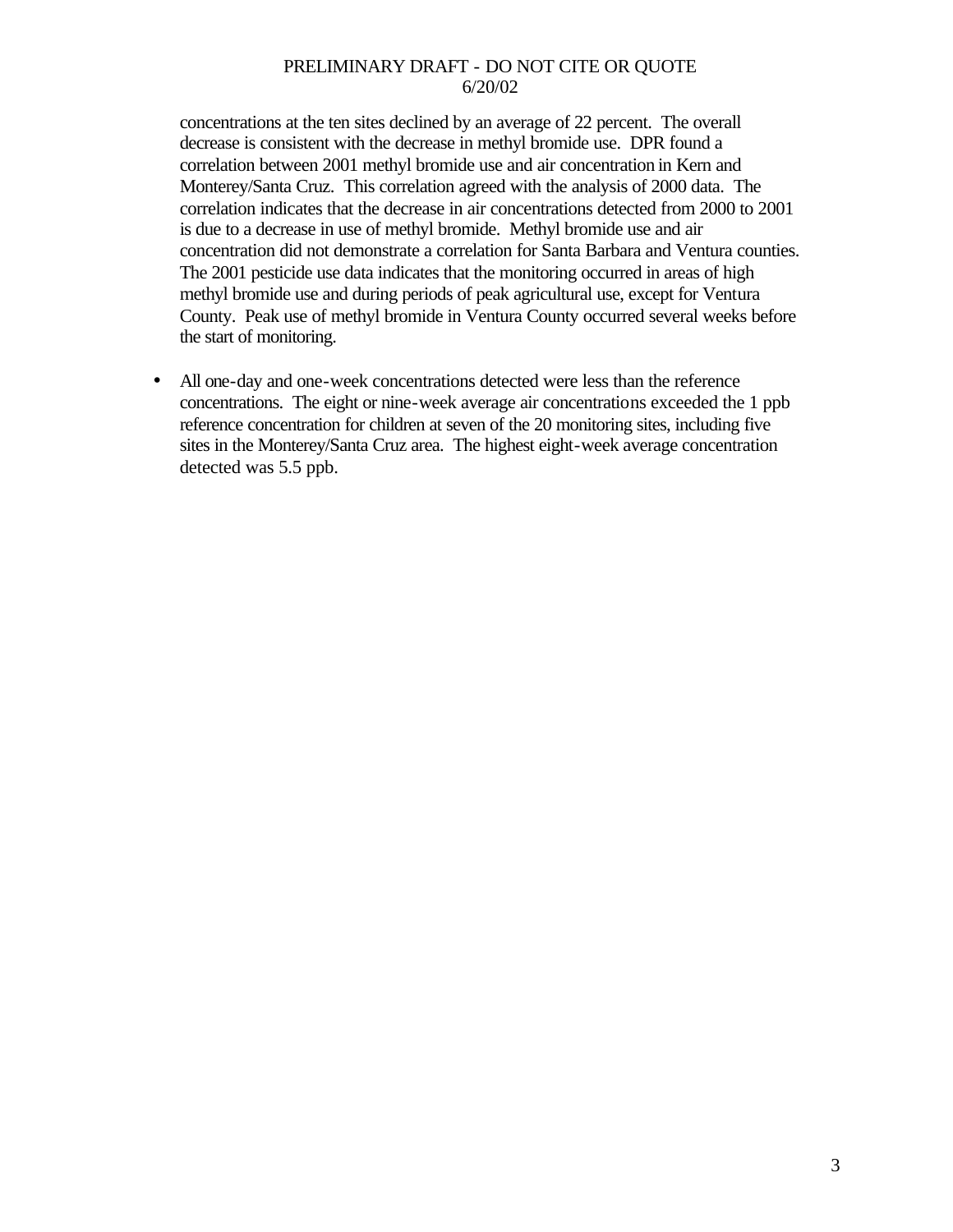## TABLE OF CONTENTS

EXECUTIVE SUMMARY

TABLE OF CONTENTS

LIST OF TABLE

LIST OF FIGURES

BACKGROUND

MONITORING PLAN

MONITORING RESULTS

EVALUATION OF HEALTH RISKS

METHYL BROMIDE USE IN THE MONITORING AREAS

CORRELATION OF METHYL BROMIDE USE AND AIR CONCENTRATIONS

EVALUATION OF QUALITY CONTROL DATA

**CONCLUSIONS** 

## **REFERENCES**

Appendix A - Results of Individual Methyl Bromide Air Samples

Appendix B - Methyl Bromide Exposure and Risk Evaluations

Appendix C - Analysis of Methyl Bromide Ambient Air Concentration and Use Data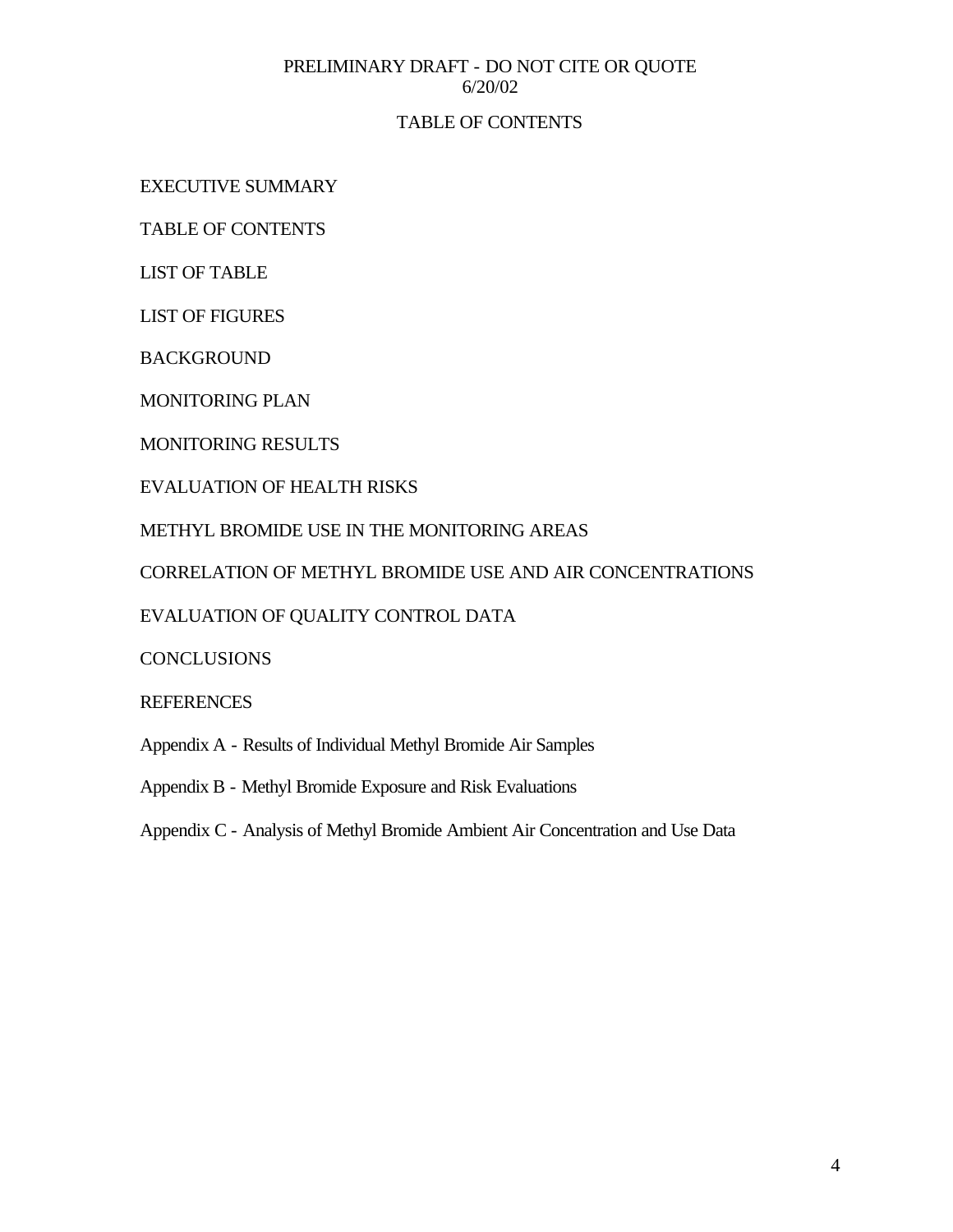### LIST OF TABLES

Table 1. Summary of 2001 ARB methyl bromide monitoring results

Table 2. Summary of 2001 AMBI methyl bromide monitoring results

Table 3. Comparison of 2000 and 2001 ARB average concentration for the study periods

Table 4. Reported methyl bromide use in the monitored counties and statewide

Table 5. Eight-week average air concentrations and methyl bromide use over various spatial scales centered on ARB monitoring sites

Table 6. Correlation ( $\mathbb{R}^2$  and EMS) between average air concentration (ppb) and average methyl bromide usage (lb/week) over various areas and periods using ARB 2001 monitoring data

Table 7. Eight-week average air concentrations and methyl bromide use over various spatial scales centered on AMBI monitoring sites

Table 8. Correlation ( $\mathbb{R}^2$  and EMS) between average air concentration (ppb) and average methyl bromide usage (lb/week) over various areas and periods using AMBI 2001 monitoring data

Table 9. Summary of ARB and AMBI quality control samples

Table 10. Results of AMBI and DPR/ARB collocated samples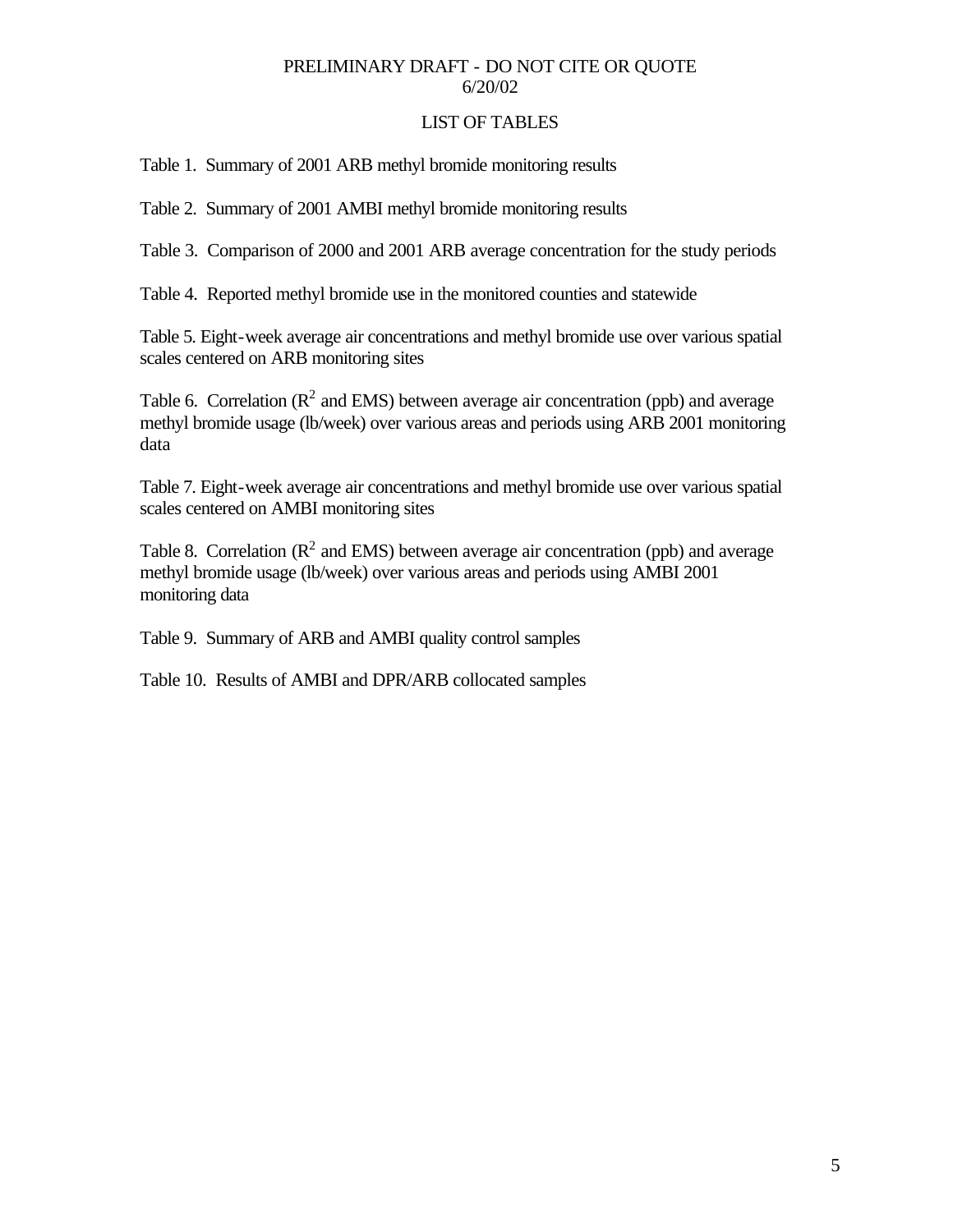#### LIST OF FIGURES

Figure 1. Location of 2001 monitoring stations in Kern County

Figure 2. Location of 2001 monitoring stations in Monterey/Santa Cruz counties

- Figure 3. Location of 2001 monitoring stations in Santa Barbara County
- Figure 4. Location of 2001 monitoring stations in Ventura County

Figure 5. 2001 methyl bromide use in Kern County during the monitoring period

Figure 6. 2001 methyl bromide use in Monterey/Santa Cruz counties during the monitoring period

Figure 7. 2001 methyl bromide use in Santa Barbara County during the monitoring period

Figure 8. 2001 methyl bromide use in Ventura County during the monitoring period

Figure 9. 2001 methyl bromide use by county

Figure 10. 2001 methyl bromide use in Kern County by month and day

Figure 11. 2001 methyl bromide use in Monterey County by month and day

Figure 12. 2001 methyl bromide use in Santa Cruz County by month and day

Figure 13. 2001 methyl bromide use in Santa Barbara County by month and day

Figure 14. 2001 methyl bromide use in Ventura County by month and day

Figure 15. Comparison between 2000 and 2001 ARB regression models, 1x1 miles - 7x7 miles

Figure 16. Comparison between 2000 and 2001 ARB regression models, 9x9 miles - 15x15 miles

Figure 17. 2000 and 2001 combined ARB regression model with the highest correlation

Figure 18. 2001 AMBI regression models, 1x1 miles - 7x7 miles

Figure 19. 2001 AMBI regression models, 9x9 miles - 15x15 miles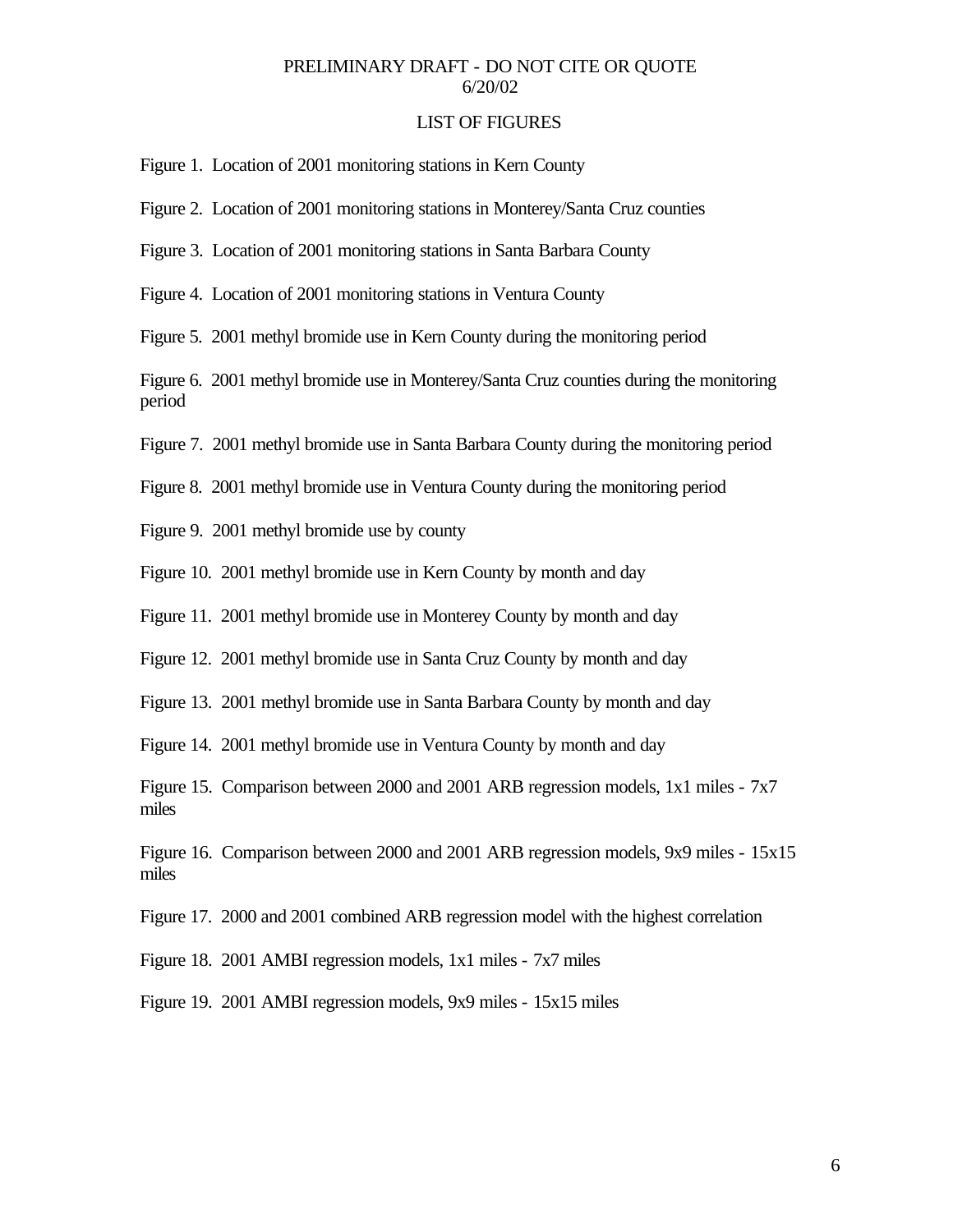## BACKGROUND

Methyl bromide is one of the most widely used pesticides in California. In 2000, the most recent year for which use reports have been fully compiled, there were about 11 million pounds applied annually in the state. Methyl bromide is a gaseous fumigant that kills insects, mites, rodents, nematodes, termites, weeds, and organisms that cause plant diseases. Because it is a colorless, odorless gas, methyl bromide is normally mixed with chloropicrin, a tear gas with a noticeable odor.

Farmers use methyl bromide to treat soil before planting vegetable, fruit and nut crops, and flower and forest nurseries. Depending on the crop, field applications may occur annually, or once every several years. Methyl bromide is injected into the soil with specialized application equipment. After harvest, methyl bromide fumigation protects crops from pest damage during storage and transportation. The fumigant is also used for termite eradication in homes and other structures, and to control insects in mills, ships, railroad cars and other transportation vehicles.

The Department of Pesticide Regulation (DPR) and the County Agricultural Commissioners have implemented extensive restrictions on the use of methyl bromide, such as buffer zones surrounding treated fields, prescribed equipment and procedures for application, worker safety requirements, and notification to people near fumigated fields.

As required by state law, DPR evaluates, identifies, and controls pesticides as toxic air contaminants. Under this program, methyl bromide was identified as a toxic air contaminant in 1996. As part of the toxic air contaminant program, the Air Resources Board (ARB) monitors for pesticides under the direction of DPR. ARB conducted ambient air monitoring for methyl bromide in 2000 and 2001. Additional monitoring was conducted by the Alliance of the Methyl Bromide Industry (AMBI) at DPR's request in 2001. Both monitoring projects were part of DPR's ongoing effort to evaluate seasonal exposures to methyl bromide and determine if current restrictions provide adequate safety for people who live and work in areas where fumigations occur to multiple fields. ARB monitoring will also be used to evaluate the impact of additional regulatory measures implemented to reduce the ambient air levels found in 2000 air monitoring. This document summarizes the 2001 monitoring results, estimates exposure and risk, compares air concentrations with pesticide use patterns, and compares 2001 to 2000 results.

#### MONITORING PLAN

This section summarizes the monitoring plans. Complete descriptions can be found in ARB (2002a, 2002b) and AMBI (2002), all available on DPR's Web site.

Monitoring was designed to be conducted within the areas and during periods of highest use. ARB monitored six locations in Kern County from June 30 to August 30, 2001 (Figure 1) and six locations in the Monterey and Santa Cruz area from September 9 to November 7, 2001 (Figure 2). In Kern County, methyl bromide is primarily used on land to be planted with carrots or flower crops. In the coastal counties, it is used primarily to prepare land for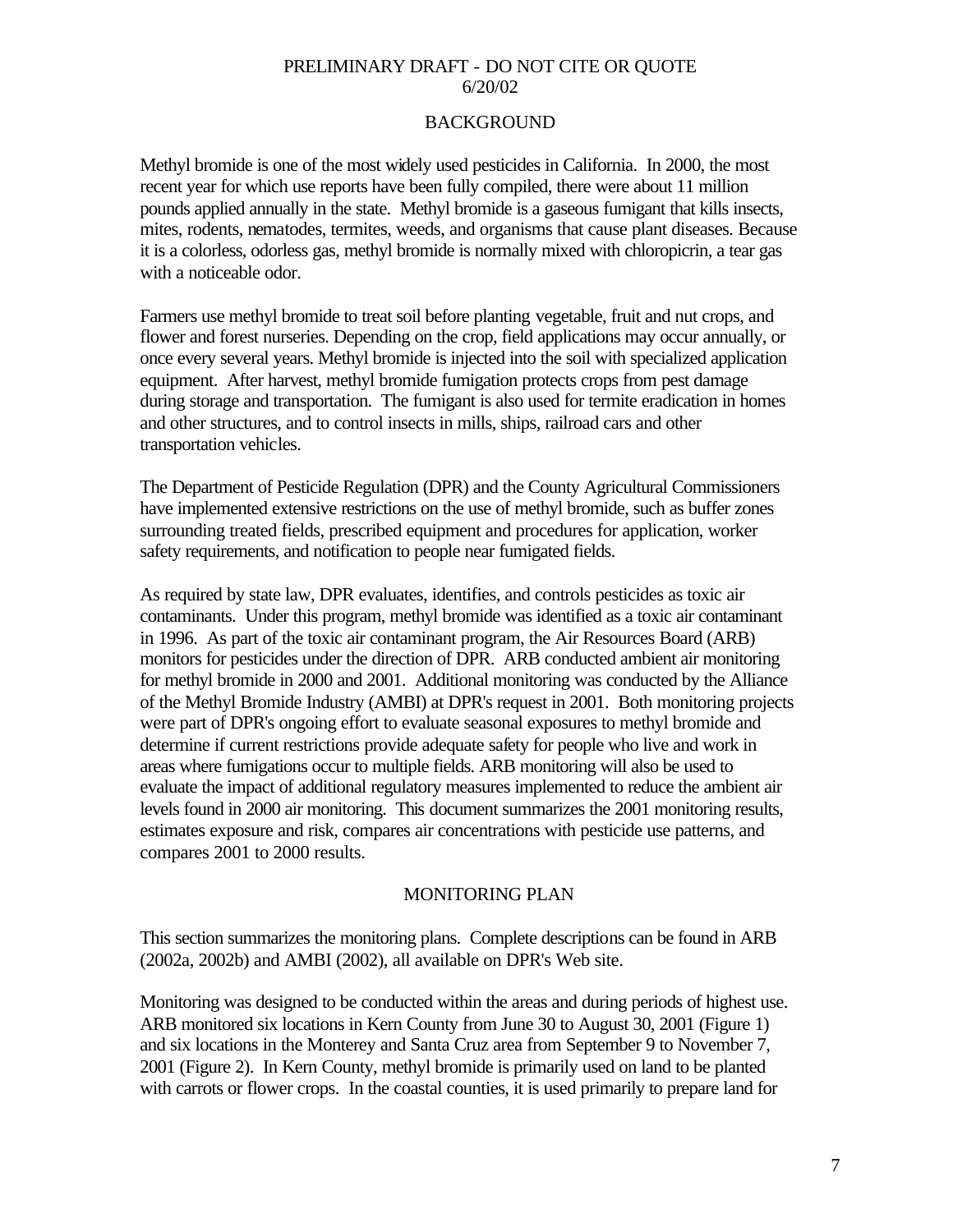strawberry plantings. At each location, one-day samples were collected four days per week for eight weeks. Additional samples were collected for quality control, including duplicate samples taken once per week at each site. The averaged results of the duplicate samples are reported in this summary.

AMBI monitored four locations in the Oxnard/Camarillo area of Ventura County from August 15 to October 10, 2001 (Figure 3) and four locations in the Santa Maria area of Santa Barbara County from August 23 to October 9, 2001 (Figure 4). At each location, daily samples were collected four days per week for nine weeks in Ventura County and eight weeks in Santa Barbara County. One site in Ventura County had two excluded sampling periods from September 6 to September 9 and from September 27 to September 30 due to methyl bromide fumigations closer than 1200 feet to the sampling site. Additional samples were collected for quality control, including duplicate samples. The averaged results of the duplicate samples are reported in this summary.

Both ARB and AMBI collected background samples at locations several miles from historical use areas. ARB collected its background samples for a four-day period (September 24 - 29, 2001) in the city of Santa Cruz. AMBI collected its background samples concurrently with the Santa Barbara County monitoring (August 15 - October 10, 2001) in the city of San Luis Obispo.

Both ARB and AMBI collected 24-hour air samples using evacuated 6-liter stainless steel canisters. ARB used Silcosteel® canisters and AMBI used SUMMA® canisters. Air flow rates for both were approximately three milliliters per minute, and the flow rates and canister pressure were checked at the beginning and end of each sampling period. The flow controllers used to maintain a constant airflow into the canisters malfunctioned in many cases, causing the ending flow rate to be significantly different from the starting the flow rate. These samples were considered invalid. ARB's Northern Laboratory Branch in Sacramento analyzed the ARB samples. Environmental Analytical Service in San Luis Obispo analyzed the AMBI samples. Both laboratories analyzed the samples by pressurizing the canisters to remove a subsample of air and using a cryogenic trap to concentrate the subsample. The subsamples were injected into a gas chromatograph equipped with a mass selective detector to identify and quantify the amount of methyl bromide. Quality control included the analysis of blank samples and samples containing known amounts of methyl bromide (spikes). ARB reported air concentrations in nanograms per cubic meter. AMBI reported air concentrations in parts per billion (ppb) on a volume basis. For this report, the ARB results are converted to ppb on a volume basis, the same unit as AMBI. ARB's and AMBI's 2001 methods are consistent with the ones used by ARB for the 2000 monitoring.

#### MONITORING RESULTS

This section summarizes the results presented in the monitoring reports ARB (2002a, 2002b) and AMBI (2002), both available on DPR's Web site.

Table 1 summarizes the results of the ARB monitoring and Table 2 the AMBI monitoring; the results are presented in more detail in Appendix A. All of the 344 ARB samples and 214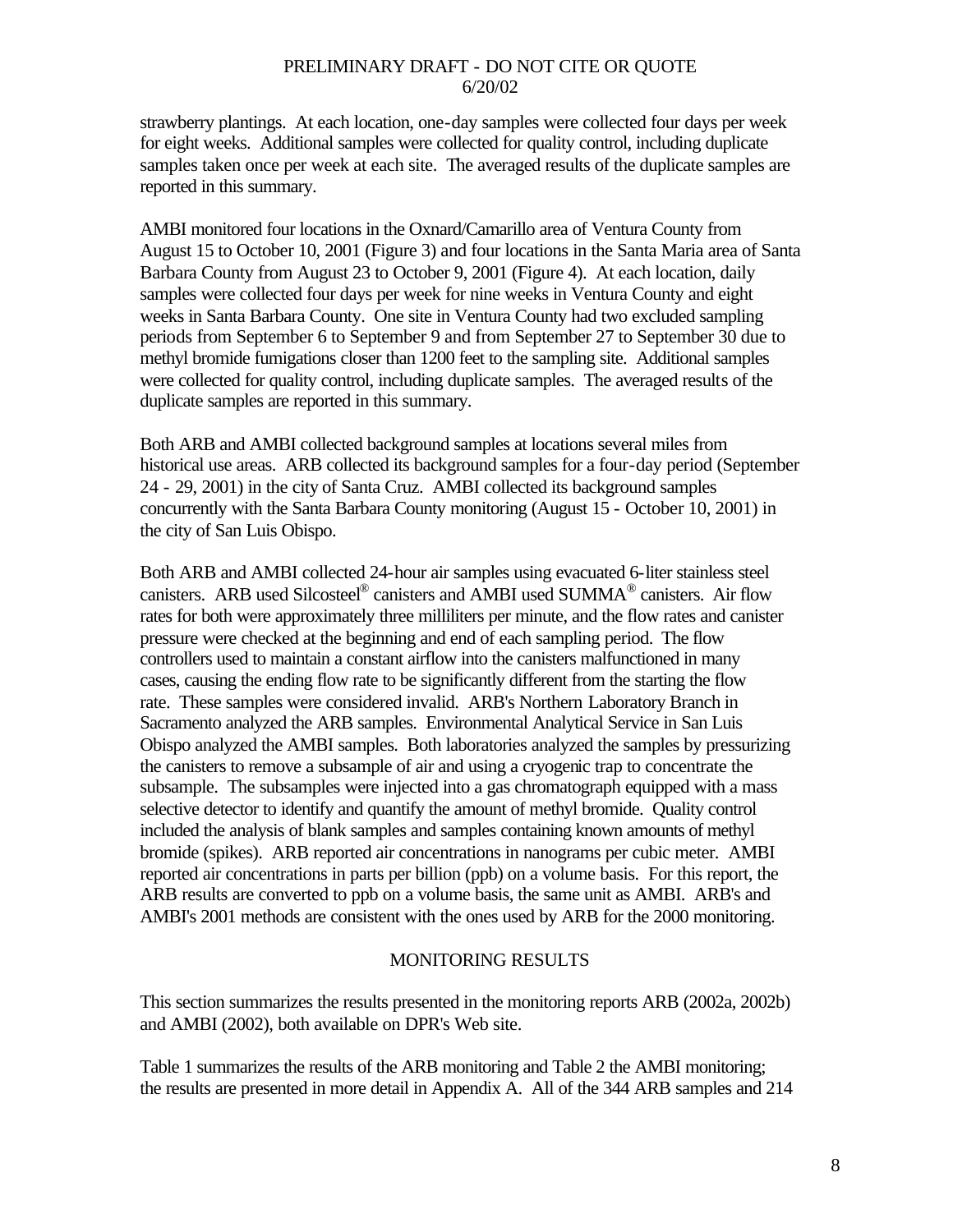AMBI samples contained a detectable and quantifiable amount of methyl bromide. (The detection limit for the ARB samples was 0.002 ppb, the quantitation limit 0.01 ppb; for the AMBI samples the detection limit was 0.003 ppb, the quantitation limit 0.009 ppb). For the ARB monitoring the highest daily concentration detected was 36.6 ppb; highest one-week average concentration was 13.4 ppb; and the highest average concentration for the study period (8 weeks) was 5.5 ppb. For the AMBI monitoring, the highest one-day concentration detected was 11.2 ppb; highest one-week average concentration was 6.5 ppb; and the highest average concentration for the study period (8 or 9 weeks) was 1.3 ppb. Review of the AMBI report shows discrepancies in the identification of valid and invalid samples. Once these discrepancies are resolved, some of the AMBI concentrations may be slightly higher or lower than reported here. See the *Evaluation of Quality Control Data* for more details on the discrepancies of valid and invalid samples.

Higher air concentrations were detected in areas with higher methyl bromide use (Figures 5 - 8). The highest air concentrations were detected in the Watsonville area of Monterey and Santa Cruz counties (MacQuiddy Elementary School, Pajaro Middle School, and La Joya Elementary School). A detailed discussion of the correlation between methyl bromide use and air concentrations is given below.

Ten of the 12 ARB sites had also been monitored in 2000. Differences between levels of methyl bromide detected in 2001 compared to 2000 for the eight-week average concentrations ranged from an increase of 18 percent at the Cotton Research Station in Kern County to a decrease of 61 percent at Pajaro Middle School in Monterey County (Table 3). Eight of the ten sites had lower air concentrations in 2001 compared to 2000. The eightweek average air concentrations at the ten sites declined by an average of 22 percent. The overall decrease is consistent with the decrease in methyl bromide use as discussed below.

All background samples contained detectable and quantifiable concentrations of methyl bromide. ARB's four background samples in Santa Cruz ranged from 0.2 - 0.7 ppb. AMBI's 32 background samples in San Luis Obispo ranged from 0.01 to 1.1 ppb. The nearest reported methyl bromide fumigations occurred at least eight miles from the background monitoring locations (Figures 6 and 7). Several factors may account for the positive background concentrations, including long-distance transport of methyl bromide, unreported applications near the background sites, structural or post-harvest fumigations near the background sites (these uses are reported only as total amount for the county without location-specific information), natural sources of methyl bromide, or sampling/laboratory error.

## EVALUATION OF HEALTH RISKS

Methyl bromide causes a variety of adverse health effects in experimental animals and humans. Since exposure can occur without toxicity (when the specified period of exposure does not exceed the threshold of injury), margins of exposure must be defined in terms of the specific type of toxicity or adverse effect and the dose/time threshold values for these effects. This is determined by comparing the actual level of exposure to a chemical to the level of exposure that is not expected to cause any adverse effects, even in the most susceptible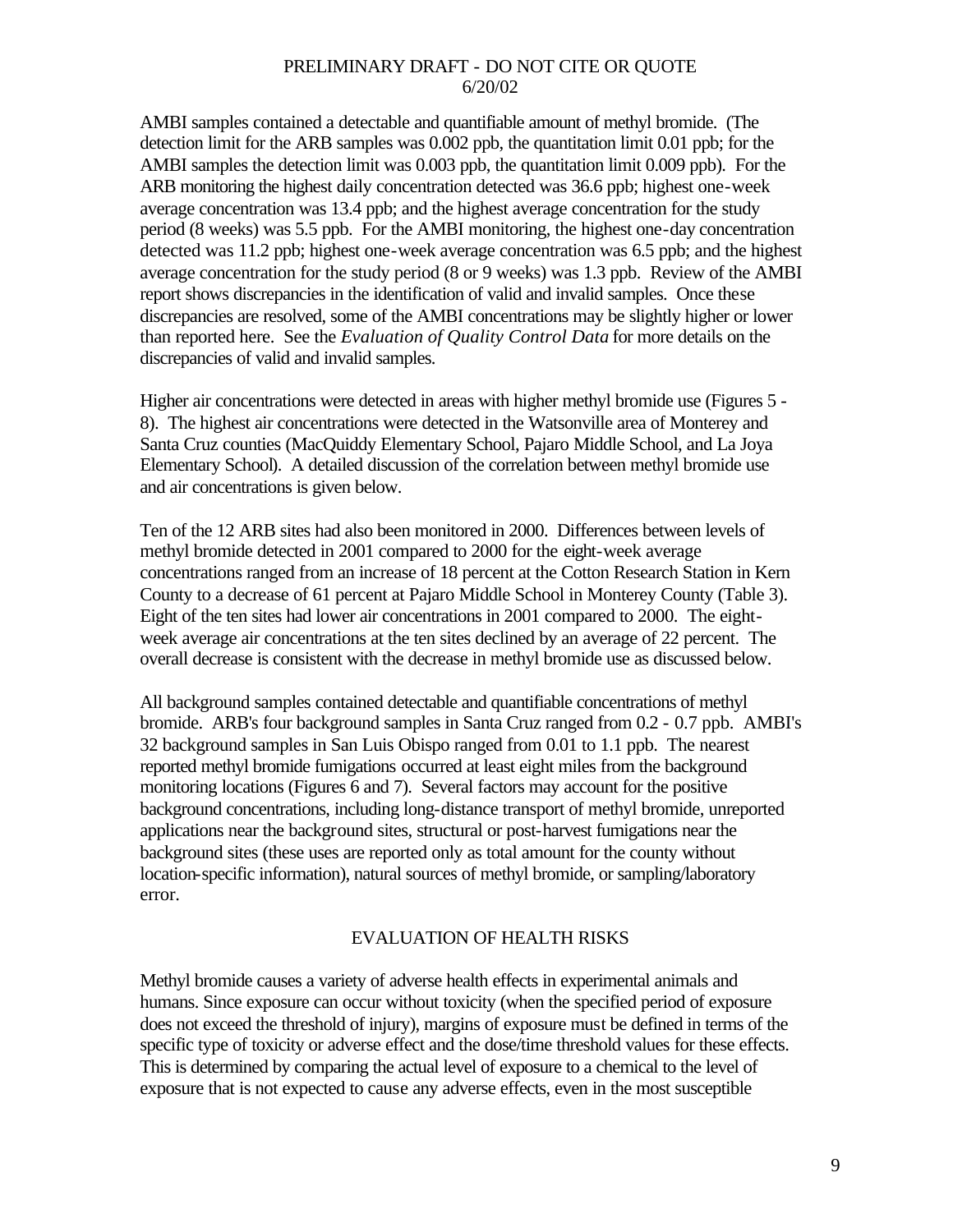people. Levels of exposure at which no adverse health effects are expected are called "health reference levels,"(in this document called a "reference concentration"), and they generally are based on the results of animal studies. However, scientists usually set health reference levels much lower than the levels of exposure that were found to have no adverse effects in the animals tested. This approach helps to ensure that real health risks are not underestimated by adjusting for possible differences in a chemical's effects on laboratory animals and humans; the possibility that some humans, such as children and the elderly, may be particularly sensitive to a chemical; and possible deficiencies in data from the animal studies. As a general guideline when working with animal-test based data, a factor of 100 is used, reflecting a possible 10-fold application factor for extrapolating from animals to humans, and a 10-fold factor for human variability in response to a chemical. Exposures above the health reference level are not necessarily hazardous, but the risk of toxic effects increases as the dose increases. If an assessment determines that human exposure to a chemical exceeds the reference concentration, the values do not necessarily dictate regulatory action, but further investigation is warranted.

For a one-day average exposure to methyl bromide, DPR's reference concentration is 250 ppb for children and 210 ppb for adults (the reference concentration for a child is higher than an adult in this case). For a one-week average exposure, the reference concentration is 70 ppb for children and 120 ppb for adults. For an eight-week average exposure, the reference concentration is 1 ppb for children and 2 ppb for adults.

These studies (as do most environmental studies) detected a wide range of concentrations. To estimate the health risk of the range or distribution of air concentrations, DPR characterizes the distribution statistically. The average air concentration represents what people would be exposed to over an extended period of time. While the average concentration is a useful measure of long-term (e.g., seasonal or annual) inhalation exposure, DPR uses an upper-bound value for short-term (e.g, one-day and one-week) inhalation exposures. The 95th percentile is DPR's target upper-bound value. A 95th percentile oneday air concentration of 50 ppb means that 95 percent of one-day air concentrations are less than 50 ppb and 5 percent of one-day air concentrations are greater than 50 ppb. A 95th percentile one-week average concentration of 10 ppb means that 95 percent of one-week average air concentrations are less and 5 percent are greater than 10 ppb. As with all measurements, there is uncertainty in these values. To incorporate the uncertainty in the estimate of the 95th percentile, tolerance limits are computed instead of the percentiles. DPR uses 90 percent tolerance limits for the 95th percentiles of one-day and one-week methyl bromide exposures. A tolerance limit expresses the confidence in the percentile estimate. For example, if the 90 percent tolerance limit for the 95th percentile weekly average concentration is 20 ppb, it means that, with 90 percent confidence, we can predict that 95 percent of all future one-week air concentrations will be less and 5 percent will be greater than 20 ppb. The greater the variability in air concentration, the greater the tolerance limit. Some tolerance limits are greater than the highest concentration detected and some are lower. All one-day and one-week tolerance limits as well as highest concentrations detected are less than the reference concentrations (Tables 1 and 2).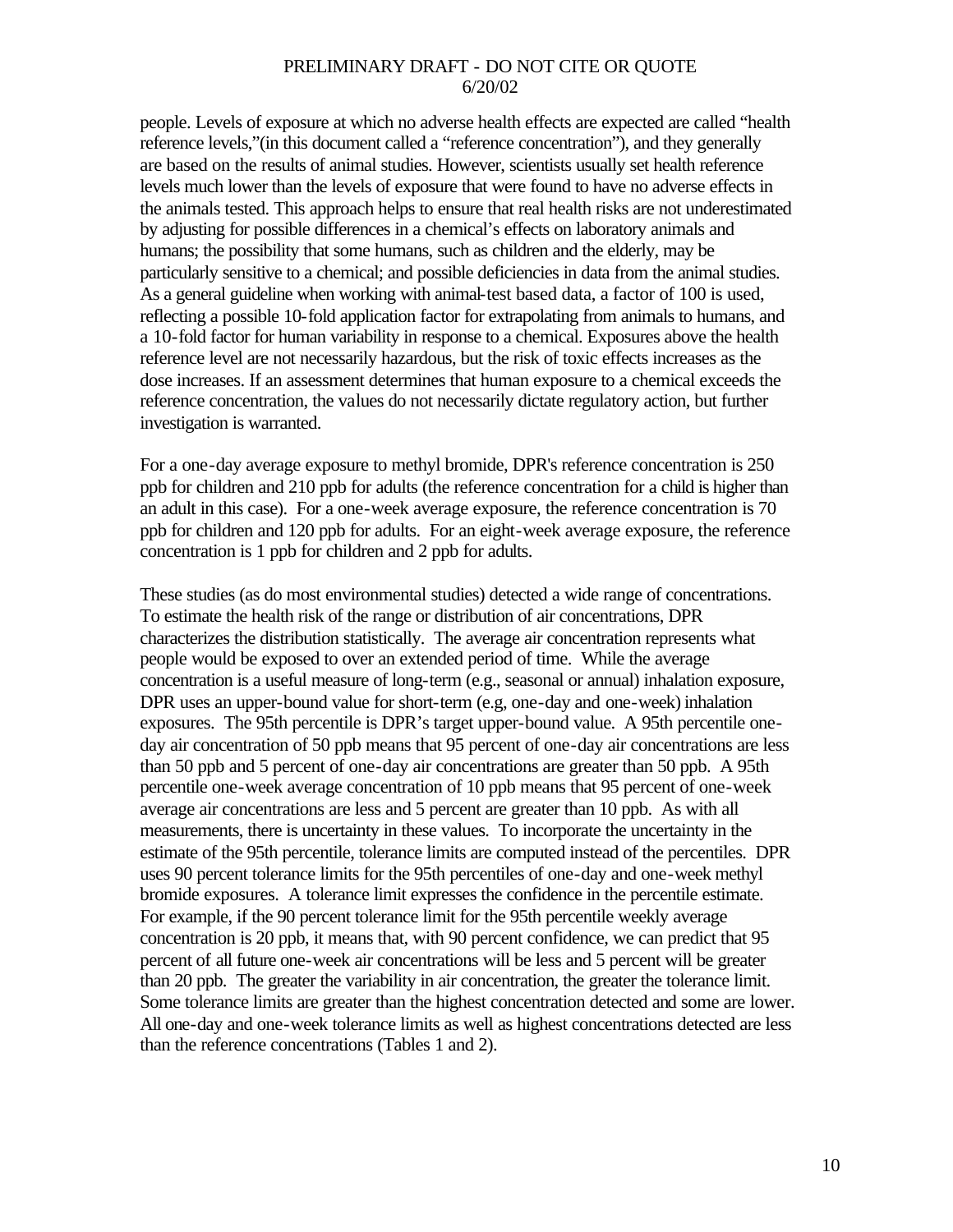To estimate the eight-week or nine-week exposure risk, DPR uses the arithmetic average of the weekly average concentrations. The eight-week or nine-week average air concentrations exceeded the 1 ppb reference concentration for children at seven of the 20 monitoring sites, including five sites in the Monterey/Santa Cruz area (Tables 1 and 2). The highest eightweek average concentration detected was 5.5 ppb.

While the eight-week reference concentration was exceeded in several locations, these would still be considered low-risk exposure situations unlikely to cause harm because the reference concentrations are set 100 times lower than a level that caused no adverse health effects in animals. A complete description of the health evaluation is given in Appendix B.

#### METHYL BROMIDE USE IN THE MONITORING AREAS

The following is based on preliminary 2001 pesticide use reports. This data may contain errors and may be incomplete.

Methyl bromide use near each monitoring site during the monitoring periods is shown in Figures 5 - 8. DPR compiles data for agricultural applications of pesticides, including methyl bromide. Reports of pesticide applications to production agricultural fields (including methyl bromide) contain information on the product applied, the amount applied, the number of acres treated, the date of application, and location referenced by the Public Land Survey System. The Public Land Survey System locates fields within a one square mile area, according to meridian, township, range, and section. Figures 5 - 8 show the methyl bromide use in each one-mile section during the monitoring period. Methyl bromide used for structural or post-harvest fumigations are not shown in Figures 5 - 8 because these uses are reported only as total amount for the county. Figures 5 - 8 indicate that monitoring occurred near areas of high agricultural use. Figure 9 shows that monitoring occurred in the four counties with the highest agricultural use for 2001 (Monterey, Santa Barbara, Santa Cruz, and Ventura).

Figures 10 - 14 show methyl bromide use over time in the counties of monitoring. These figures indicate that monitoring occurred during periods of peak agricultural use, except for Ventura County. Peak use of methyl bromide in Ventura County occurred several weeks before the start of monitoring.

Methyl bromide use in the counties of monitoring as well as statewide declined between 2000 and 2001 (Table 4). This is consistent with the phaseout of methyl bromide under the federal Clean Air Act, and is paralleled by a decrease in air concentrations. *[Note: Pesticide use reports appear complete for all monitored counties, except Kern. Reports for Kern and other counties not monitored appear incomplete.]* During the monitoring periods, methyl bromide use declined in all five counties where monitoring occurred, ranging from a 10 percent decrease in Santa Cruz County to a 34 percent decrease in Ventura County. The average decrease between 2000 and 2001 was 18 percent for the five counties during the monitoring periods.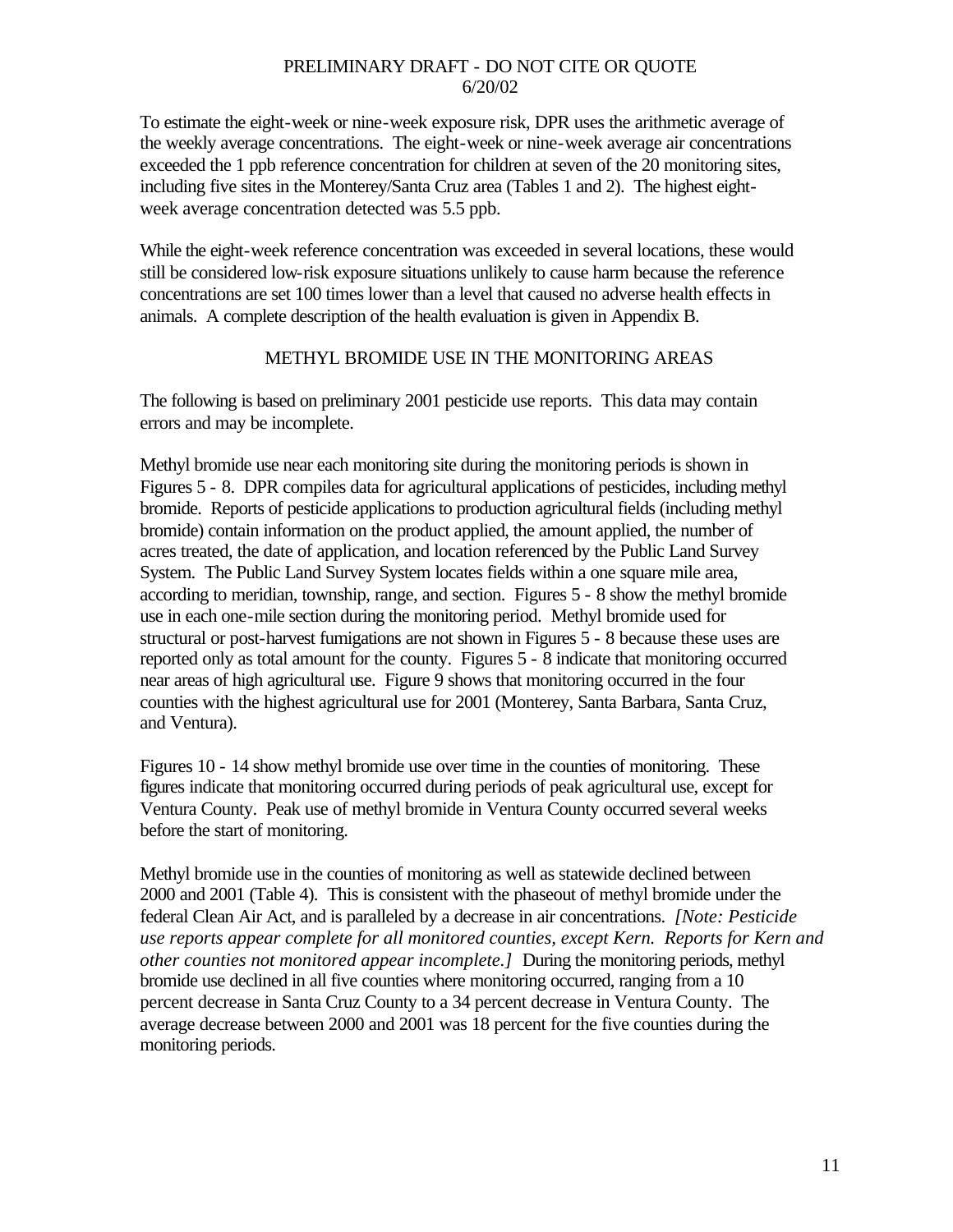#### CORRELATION OF METHYL BROMIDE USE AND AIR CONCENTRATIONS

Ambient air concentrations from multiple fumigations are affected by proximity to the fumigation, the number of fumigations, and the period over which they occur. In 2000, DPR found a high correlation between air concentrations detected by ARB and pesticide use (DPR 2001). DPR used similar methodology to analyze the 2001 data. To determine the effect of proximity, pesticide use report data was tabulated for concentric areas surrounding each monitoring site, during the monitoring period. To determine correlation, DPR aggregated the amount of methyl bromide reported over various combinations of time and areas surrounding the monitoring sites. Measured air concentrations were regressed on methyl bromide use for 24 different combinations of time and area size. The ARB 2001 monitoring data agreed with the empirical relationships established using the monitoring data of 2000. Regression models derived separately from 2000 data and 2001 data of ARB air monitoring were not substantially different (Appendix C). For 2001, the methyl bromide use during the eightweek monitoring period within a three-by-three mile area surrounding each monitoring site gave the best correlation to detected air concentrations (Tables 5 and 6, Figures 15 - 17). Combining the 2000 and 2001 ARB data, the following equation gives the highest correlation between methyl bromide use and eight-week air concentration.

air concentration [ppb] =  $0.414 + 0.000539$  (use in 9 mi<sup>2</sup> [pounds/week])

DPR found higher correlation when various weighting factors were used to account for distance of fumigations, wind direction, and dates of application relative to the locations and dates of the ARB monitoring. However, DPR does not plan to modify the above equation based on these factors because scientific judgment was used to select most of the weighting factors. DPR will investigate methods to objectively determine the weighting factors and other approaches to improve the ability of pesticide use and other data to estimate air concentrations.

The AMBI air monitoring data did not support a linear relationship between the use and air concentration over an eight-week period (Tables 7 and 8, Figures 18 and 19). Lack of correlation using the AMBI data may be due to several factors such as discrepancies in the data, high proportion of missing and invalid monitoring data, errors in the sampling or analysis, or incomplete or erroneous use report data. A complete description of this analysis is given in Appendix C.

## EVALUATION OF QUALITY CONTROL DATA

ARB and AMBI analyzed quality control samples within each laboratory as well as between the laboratories. Quality control samples included blank samples, spike samples, duplicate samples, collocated samples, and a standard comparison. The results are summarized in Table 9.

Both ARB and AMBI had high recoveries of spike samples. ARB analyzed the canister samples using two different instruments, one for high concentrations (MSD-3) and one for low concentrations (MSD-4). Recovery of ARB laboratory, trip, and field spikes using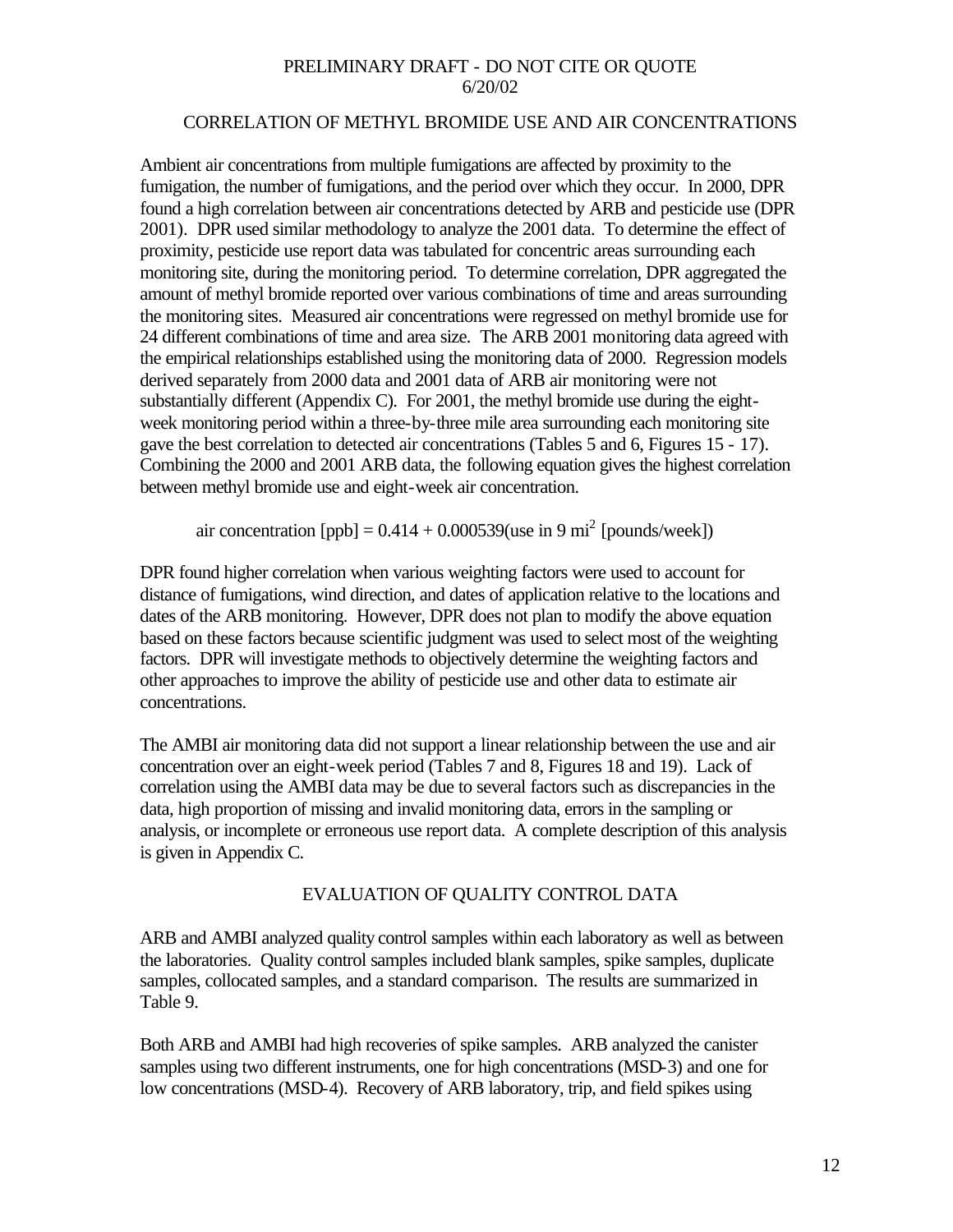MSD-3 were 152 percent, 149 percent, and 156 percent, respectively. Recovery of ARB laboratory, trip and field spikes using MSD-4 were 123 percent, 125 percent, and 122 percent, respectively. Recoveries of AMBI laboratory and trip spikes were 121 percent and 122 percent, respectively. Problems with the AMBI field spikes make the data unrepresentative. The high recoveries for ARB, particularly for instrument MSD-3, are likely due to differences between the standards used for calibration and spiking, and may not indicate the true performance of the method. According to ARB's report, "the stock standard (cylinder standard) used to prepare the lab, trip, and field spikes was different from the cylinders used for the preparation of the calibration standard and laboratory control samples." "The high spike recovery results for methyl bromide are likely due to the inherent inaccuracy  $(\pm 20$  percent) of the individual standard cylinder assignments." If the recoveries of the ARB and/or AMBI spikes are actually high, the air concentrations may be overestimated.

None of ARB's trip blank or laboratory blank samples contained a detectable amount of methyl bromide. In contrast, all 12 of AMBI's trip blank samples contained a detectable amount of methyl bromide, and five of these contained a quantifiable amount (Table 9). This may indicate contamination of the samples. It is unclear if any of AMBI's laboratory blank samples contained detectable amounts of methyl bromide. If the samples were contaminated, the AMBI air concentrations may be overestimated.

ARB duplicate field samples had a relative percent difference of 7 percent. AMBI duplicate field samples had a relative percent difference of 24 percent (Table 9).

ARB and AMBI exchanged standards for comparison. ARB and AMBI showed agreement for the ARB standard, but differences for the AMBI standard (Table 9).

DPR collected collocated canister samples with AMBI, and had them analyzed by ARB. Results of these collocated samples are inconsistent. All of the DPR/ARB samples from Ventura County were higher than the AMBI samples, while all of the DPR/ARB samples from Santa Barbara County were lower than the AMBI samples (Table 10).

There were other issues regarding the quality of the AMBI monitoring (Segawa, 2002). First, AMBI did not monitor during two four-day periods at one site because they were concerned that methyl bromide applications had occurred within 1200 feet of the monitoring site. DPR disagrees that these samples should have been excluded. In addition, AMBI has not documented that methyl bromide fumigations occurred on the specified dates, and pesticide use report records submitted to DPR do not show any applications. Secondly, this study may not meet the standard for completeness, depending on the standard chosen for completeness, the standard chosen for valid samples, and the correct identification of valid samples. Most of the invalid samples are due to deviations in airflow rate of the samplers. However, AMBI's standard for flow deviation differs from ARB's. Additionally, some samples appear to have been misidentified as valid, but are actually invalid and vice versa. Three samples were identified as "lost" with little or no explanation. Ventura County may have as many as 30 percent invalid samples.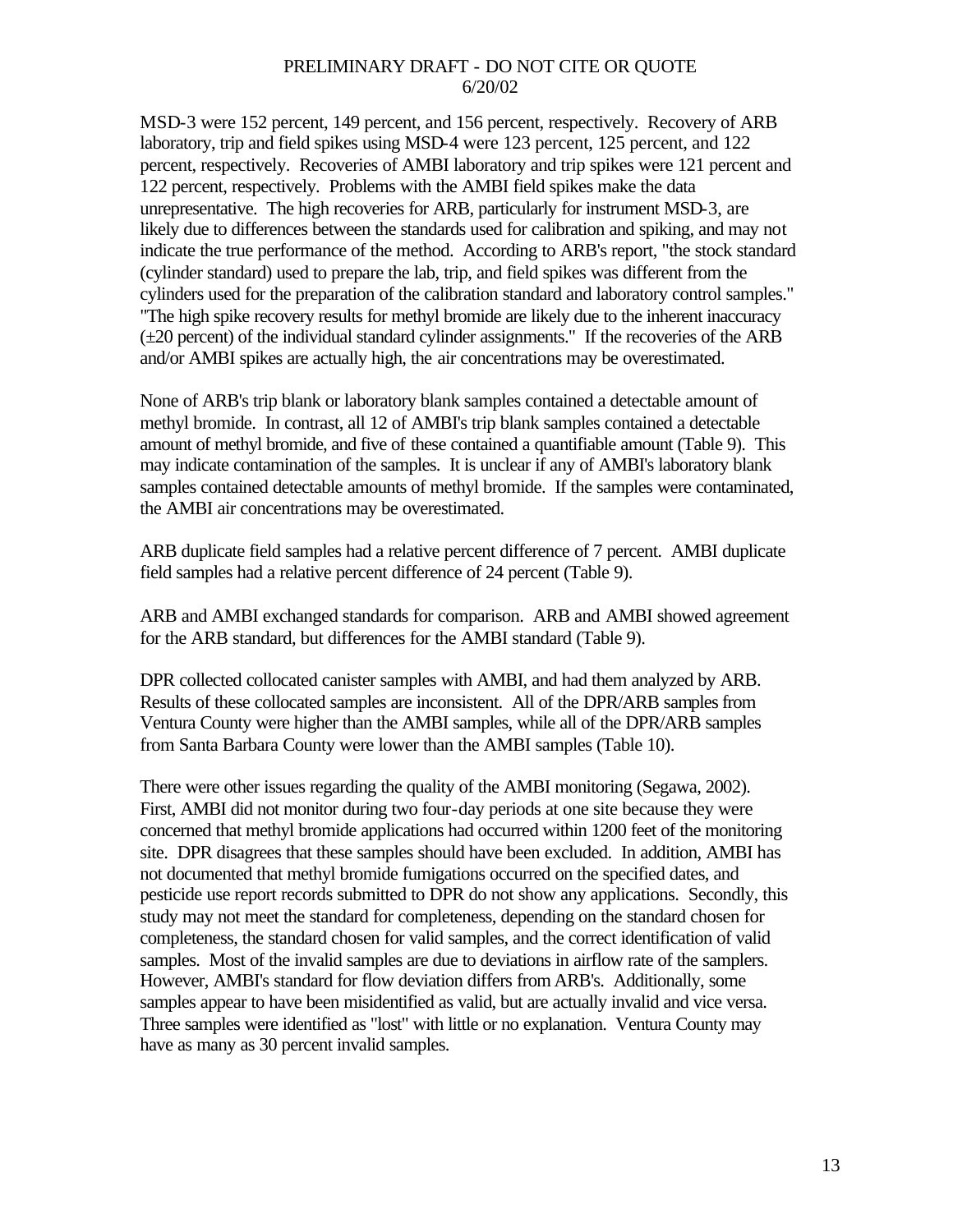## CONCLUSIONS FROM MONITORING DATA

Monitoring was conducted during the high methyl bromide use period of June 30 to August 30 in Kern County, September 9 to November 7 in Monterey and Santa Cruz counties, and August 23 to October 9 in Santa Barbara County. Monitoring was conducted August 15 to October 10 in Ventura County, several weeks after the high methyl bromide use period.

Monitoring was conducted in four areas of the highest methyl bromide use.

The one-day air concentrations of methyl bromide met DPR's goal (i.e., they were lower than the one-day reference concentration) at all locations.

The one-week air concentrations of methyl bromide met DPR's goal (i.e., they were lower than the one-week reference concentration) at all locations.

The average air concentrations of methyl bromide for the eight or nine-week study period did not meet DPR's goal (i.e., they were greater than the eight-week reference concentration). Seven of the 20 monitoring sites exceeded the 1 ppb child reference concentration: five in Monterey/Santa Cruz area, one in Kern County, and one in Santa Barbara County. Four sites exceeded the 2 ppb adult target level: three in Monterey/Santa Cruz area and one in Kern County. The highest average concentration at any of these seven sites was 5.5 ppb.

Eight of the ten sites monitored in 2000 had lower air concentrations in 2001. The eightweek concentration declined by an average of 22 percent at the ten sites.

All background samples contained methyl bromide. The positive background samples may be due to a variety of factors.

The correlation of 2001 methyl bromide use and air concentration in Kern and Monterey/Santa Cruz agreed with the analysis of 2000 data. Methyl bromide use and air concentration did not demonstrate a correlation for Santa Barbara and Ventura counties.

Discrepancies in the AMBI report may cause some air concentrations to be slightly lower or higher than currently documented.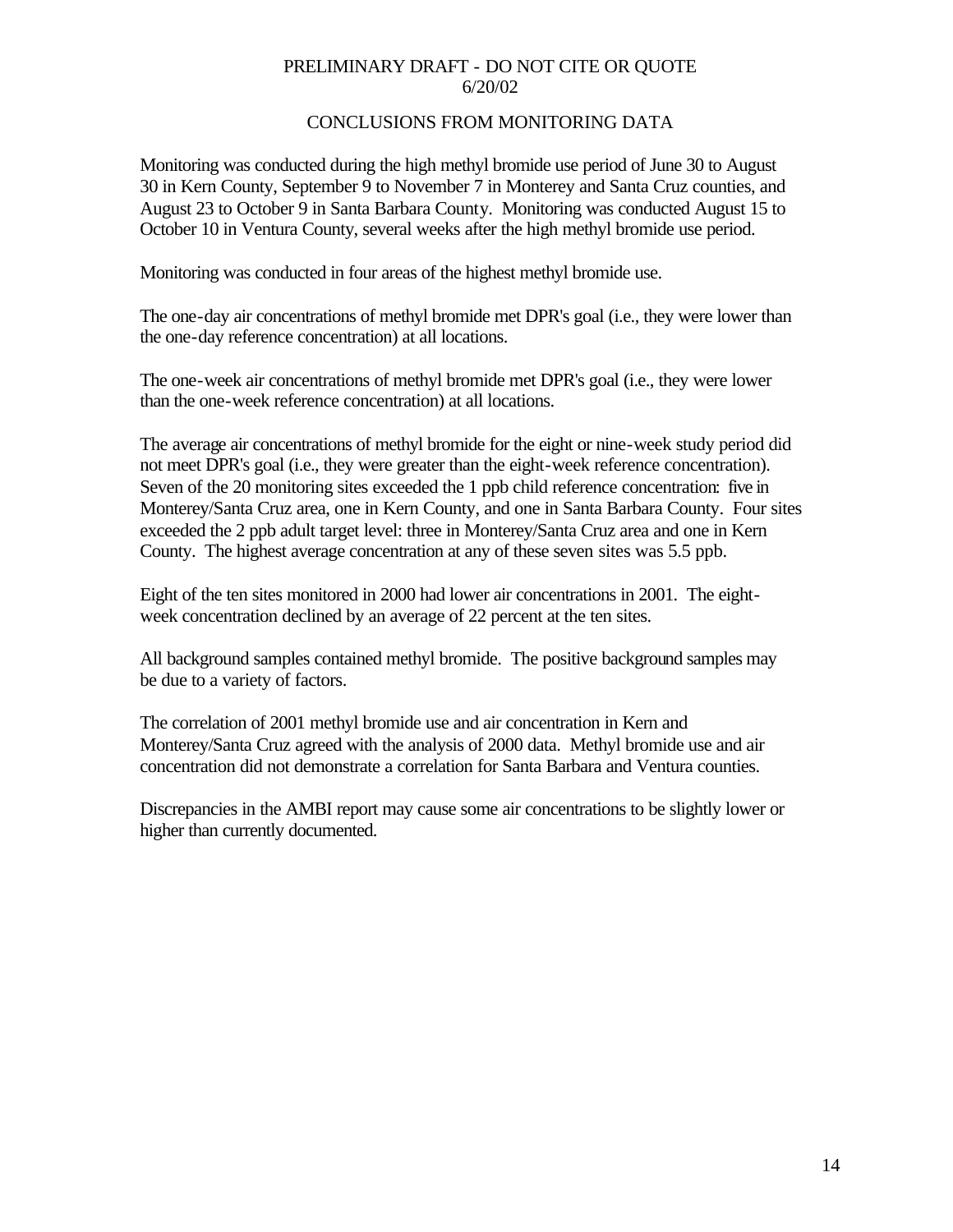#### REFERENCES

- AMBI, 2002. Final report: Methyl bromide ambient air monitoring in Oxnard/Camarillo and Santa Maria, August-October, 2001. Report dated April 4, 2002. Sacramento, CA: Alliance of the Methyl Bromide Industry.
- ARB, 2002a. Draft Report for the 2001 Methyl Bromide and 1,3-Dichloropropene Air Monitoring in Kern County. California Air Resources Board, Sacramento, CA.
- ARB, 2002b. Final Report for the 2001 Methyl Bromide and 1,3-Dichloropropene Air Monitoring in Monterey and Santa Cruz Counties. California Air Resources Board, Sacramento, CA.
- DPR, 2001. Methyl bromide risk management plan for seasonal community exposures. Letter from Paul Helliker to Interested Parties, June 26, 2001. California Department of Pesticide Regulation, Sacramento, CA.
- Segawa, 2002. Review of Registrant Revised Report on Methyl Bromide Air Monitoring. Memorandum from Randy Segawa to John Sanders, May 29, 2002. California Department of Pesticide Regulation, Sacramento, CA.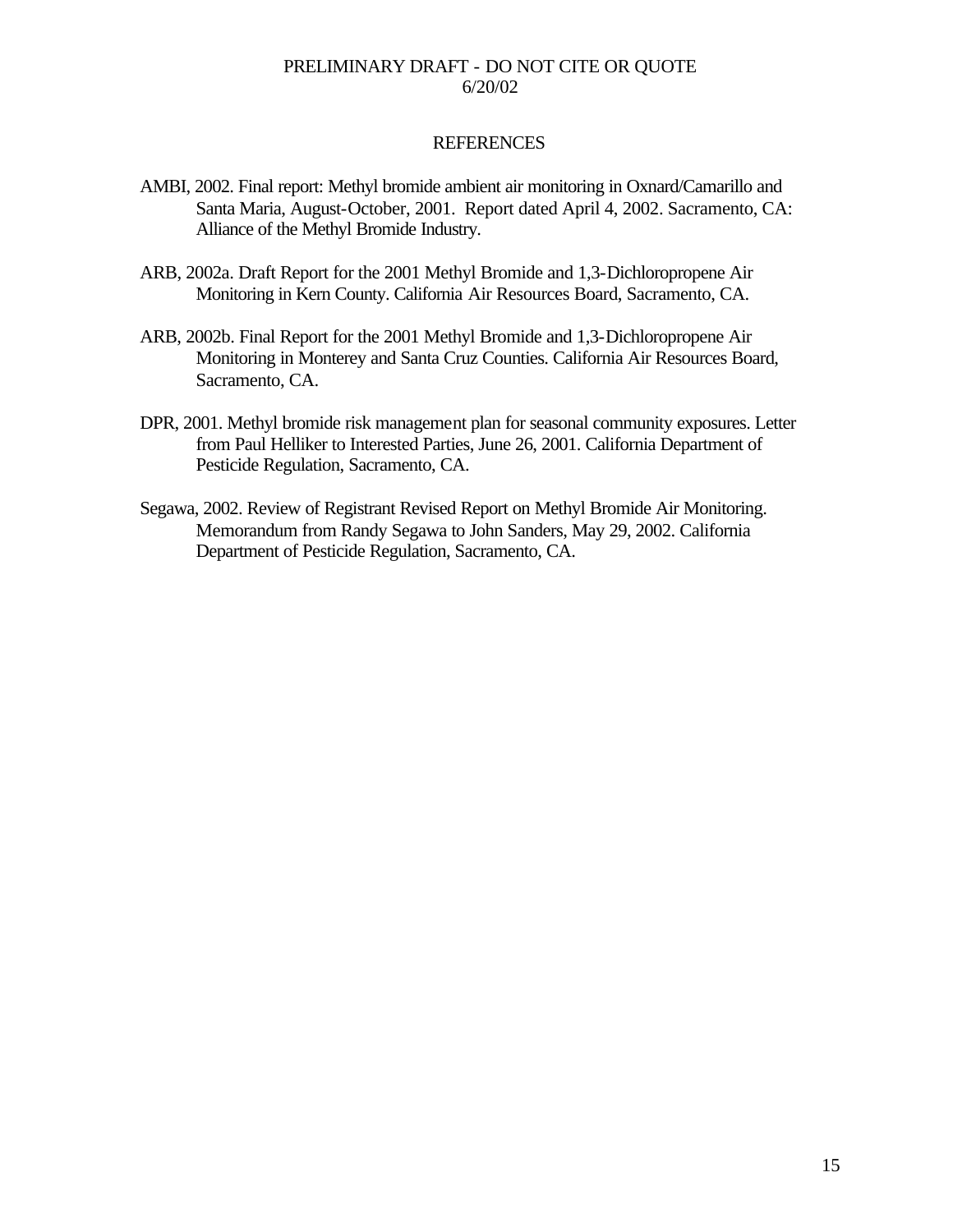Table 1. Summary of 2001 ARB methyl bromide air monitoring results. Study period concentrations are the averages of the eight or nine weekly average concentrations.

|                                                       |                      | 1-Day 95%        |                       | 1-Week 95%       | Average              |  |  |
|-------------------------------------------------------|----------------------|------------------|-----------------------|------------------|----------------------|--|--|
|                                                       | <b>Highest 1-Day</b> | <b>Tolerance</b> | <b>Highest 1-Week</b> | <b>Tolerance</b> | <b>Concentration</b> |  |  |
|                                                       | <b>Concentration</b> | Limit            | <b>Concentration</b>  | Limit            | for Study            |  |  |
| <b>Location</b>                                       | (ppb)                | (ppb)            | (ppb)                 | (ppb)            | Period (ppb)         |  |  |
| Monterey and Santa Cruz Counties, Sep 8 - Nov 7, 2001 |                      |                  |                       |                  |                      |  |  |
| CHU-Chualar School, Chualar                           | 1.84                 | 2.08             | 1.16                  | 1.40             | 0.56                 |  |  |
| LJE-La Joya Elem School, Salinas                      | 14.49                | 21.72            | 8.99                  | 11.29            | 2.82                 |  |  |
| MES-MacQuiddy Elem Sch, Watsonville                   | 36.64                | 59.28            | 13.43                 | 18.76            | 5.51                 |  |  |
| PMS-Pajaro Middle School, Watsonville                 | 21.08                | 21.10            | 10.47                 | 12.50            | 2.99                 |  |  |
| SAL-Air Monitoring Station, Salinas                   | 9.25                 | 7.61             | 6.16                  | 6.91             | 1.38                 |  |  |
| SES-Salsepuedes Elem Sch, Watsonville                 | 5.31                 | 7.53             | 2.04                  | 3.32             | 1.22                 |  |  |
| SCF-Santa Cruz Fire Station, Santa Cruz               | 0.74                 | Not applicable   | 0.45                  | Not applicable   | Not sampled          |  |  |
| Kern County, Jun 30 – Aug 30, 2001                    |                      |                  |                       |                  |                      |  |  |
| ARB-Air Monitoring Station, Bakersfield               | 0.31                 | 0.47             | 0.19                  | 0.26             | 0.12                 |  |  |
| ARV-Arvin High School, Arvin                          | 0.22                 | 0.28             | 0.13                  | 0.18             | 0.08                 |  |  |
| <b>CRS-Cotton Research Station, Shafter</b>           | 25.34                | 23.98            | 10.04                 | 11.86            | 2.54                 |  |  |
| <b>MET-Mettler Fire Station, Mettler</b>              | 0.25                 | 0.23             | 0.13                  | 0.17             | 0.07                 |  |  |
| MVS-Mountain View School, Lamont                      | 0.23                 | 0.30             | 0.14                  | 0.18             | 0.08                 |  |  |
| VSD-Vineland School Dist, Bakersfield                 | 0.23                 | 0.29             | 0.15                  | 0.19             | 0.08                 |  |  |
| Reference concentrations <sup>a</sup>                 |                      |                  |                       |                  |                      |  |  |
| Child                                                 | 250                  | <i>250</i>       | 70                    | 70               |                      |  |  |
| Adult                                                 | 210                  | 210              | 120                   | 120              | 2                    |  |  |

<sup>a</sup> DPR scientists refer to reference concentrations identified in risk assessments. Reference concentrations indicate when further investigation of monitoring data is warranted; the values do not necessarily dictate regulatory action.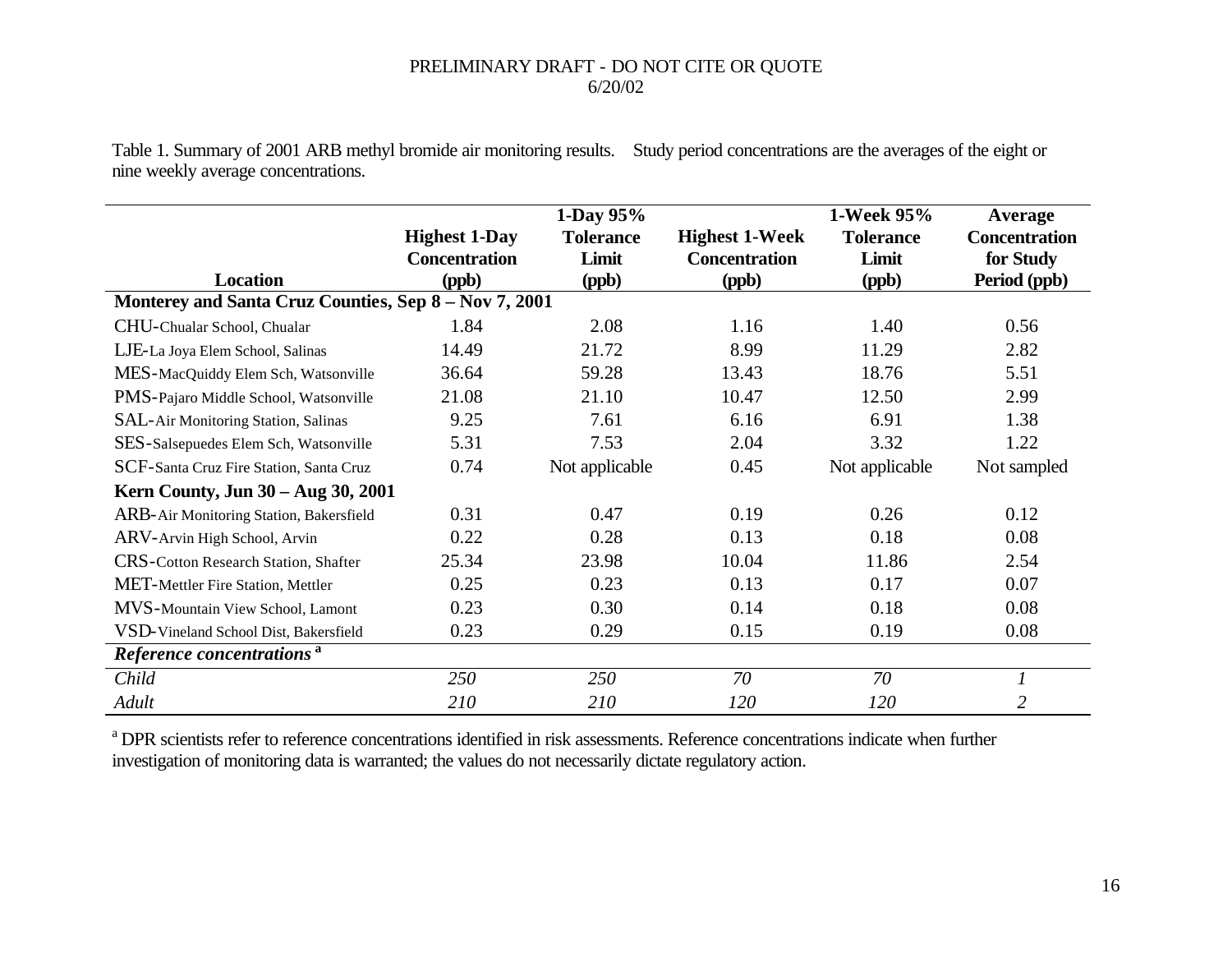Table 2. Summary of 2001 AMBI methyl bromide air monitoring results. Study period concentrations are the averages of the eight or nine weekly average concentrations.

|                                                         |                                                       | 1-Day $95%$                        |                                                        | 1-Week 95%                         | Average                                           |
|---------------------------------------------------------|-------------------------------------------------------|------------------------------------|--------------------------------------------------------|------------------------------------|---------------------------------------------------|
| <b>Location</b>                                         | <b>Highest 1-Day</b><br><b>Concentration</b><br>(ppb) | <b>Tolerance</b><br>Limit<br>(ppb) | <b>Highest 1-Week</b><br><b>Concentration</b><br>(ppb) | <b>Tolerance</b><br>Limit<br>(ppb) | <b>Concentration</b><br>for Study<br>Period (ppb) |
| Oxnard/Camarillo, Ventura County, Aug 15 – Oct 10, 2001 |                                                       |                                    |                                                        |                                    |                                                   |
| <b>PVW-Pleasant Valley Water Station</b>                | 3.17                                                  | 2.56                               | 2.01                                                   | 2.59                               | 0.56                                              |
| <b>UWC-United Water Conservation Station</b>            | 4.35                                                  | 8.77                               | 2.08                                                   | 3.48                               | 0.82                                              |
| <b>SHA-Sharps Automotive</b>                            | 2.94                                                  | 2.43                               | 2.30                                                   | 2.55                               | 0.50                                              |
| <b>ABD-Abandoned Building</b>                           | 0.44                                                  | 0.44                               | 0.44                                                   | 0.58                               | 0.18                                              |
| Santa Maria, Santa Barbara County, Aug 23 – Oct 9, 2001 |                                                       |                                    |                                                        |                                    |                                                   |
| <b>BLO-Blosser Road</b>                                 | 4.55                                                  | 4.85                               | 1.89                                                   | 2.25                               | 0.73                                              |
| AGC-Agricultural Commissioners Office                   | 1.16                                                  | 1.28                               | 0.85                                                   | 1.00                               | 0.28                                              |
| <b>EDW-Edwards Community Center</b>                     | 11.15                                                 | 10.57                              | 6.49                                                   | 7.10                               | 1.32                                              |
| <b>PNT-Plantell Greenhouse</b>                          | 2.69                                                  | 4.62                               | 1.75                                                   | 2.26                               | 0.93                                              |
| <b>BACKGROUND-San Luis Obispo</b>                       | 1.12                                                  |                                    | 0.30                                                   |                                    | 0.08                                              |
| Reference concentrations <sup>a</sup>                   |                                                       |                                    |                                                        |                                    |                                                   |
| Child                                                   | <i>250</i>                                            | <i>250</i>                         | 70                                                     | 70                                 |                                                   |
| Adult                                                   | <i>210</i>                                            | <i>210</i>                         | <i>120</i>                                             | <i>120</i>                         | 2                                                 |

<sup>a</sup> DPR scientists refer to reference concentrations identified in risk assessments. Reference concentrations indicate when further investigation of monitoring data is warranted; the values do not necessarily dictate regulatory action.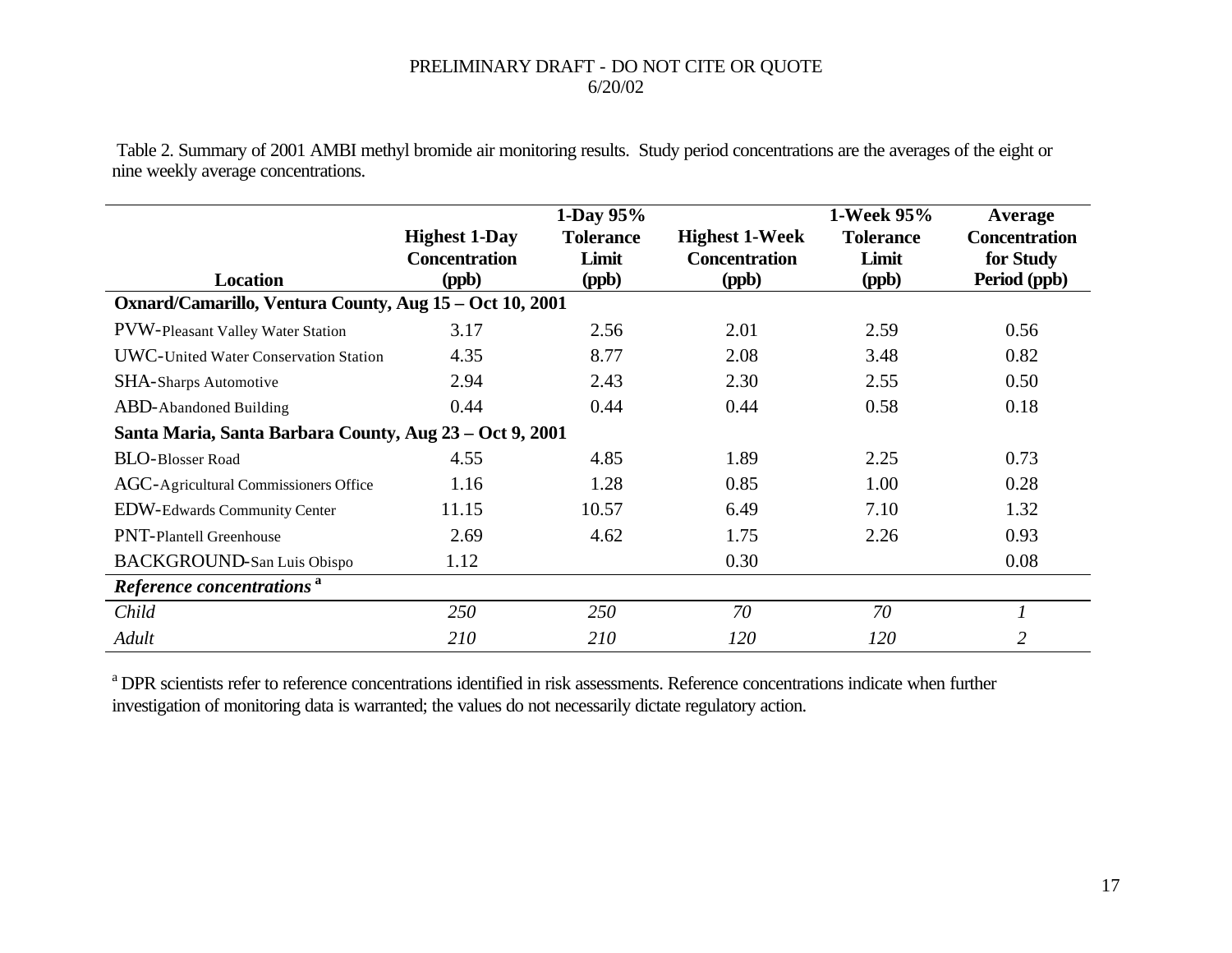Table 3. Comparison of 2000 and 2001 ARB average concentration for the study periods. Concentrations are the averages of the seven to nine weekly average concentrations.

|                                          | 2000 Average                  | 2001 Average                  |                               |
|------------------------------------------|-------------------------------|-------------------------------|-------------------------------|
| <b>Location</b>                          | <b>Concentration</b><br>(ppb) | <b>Concentration</b><br>(ppb) | % Change from<br>2000 to 2001 |
| CHU-Chualar School, Chualar              | 0.64                          | 0.56                          | $-12.5$                       |
| LJE-La Joya Elem School, Salinas         | 3.79                          | 2.82                          | $-25.6$                       |
| MES-MacQuiddy Elem Sch, Watsonville      | Not sampled                   | 5.51                          |                               |
| OAS-Oak Ave School, Greenfield           | 0.39                          | Not Sampled                   |                               |
| PMS-Pajaro Middle School, Watsonville    | 7.68                          | 2.99                          | $-61.1$                       |
| SAL-Air Monitoring Station, Salinas      | 1.29                          | 1.38                          | 7.0                           |
| SES-Salsepuedes Elem Sch, Watsonville    | 2.60                          | 1.22                          | $-53.1$                       |
|                                          |                               |                               |                               |
| ARB-Air Monitoring Station, Bakersfield  | 0.19                          | 0.12                          | $-36.8$                       |
| ARV-Arvin High School, Arvin             | Not sampled                   | 0.075                         |                               |
| CRS-Cotton Research Station, Shafter     | 2.16                          | 2.54                          | 17.6                          |
| <b>MET-Mettler Fire Station, Mettler</b> | 0.084                         | 0.065                         | $-22.6$                       |
| MVS-Mountain View School, Lamont         | 0.092                         | 0.081                         | $-12.0$                       |
| SHA-Air Monitoring Station, Shafter      | 0.79                          | Not sampled                   |                               |
| VSD-Vineland School Dist, Bakersfield    | 0.099                         | 0.078                         | $-21.2$                       |
| Reference concentrations <sup>a</sup>    |                               |                               |                               |
| Child                                    | $\mathfrak{I}$                | 1                             |                               |
| Adult                                    | $\overline{2}$                | $\overline{2}$                |                               |

<sup>a</sup> DPR scientists refer to reference concentrations identified in risk assessments. Reference concentrations indicate when further investigation of monitoring data is warranted; the values do not necessarily dictate regulatory action.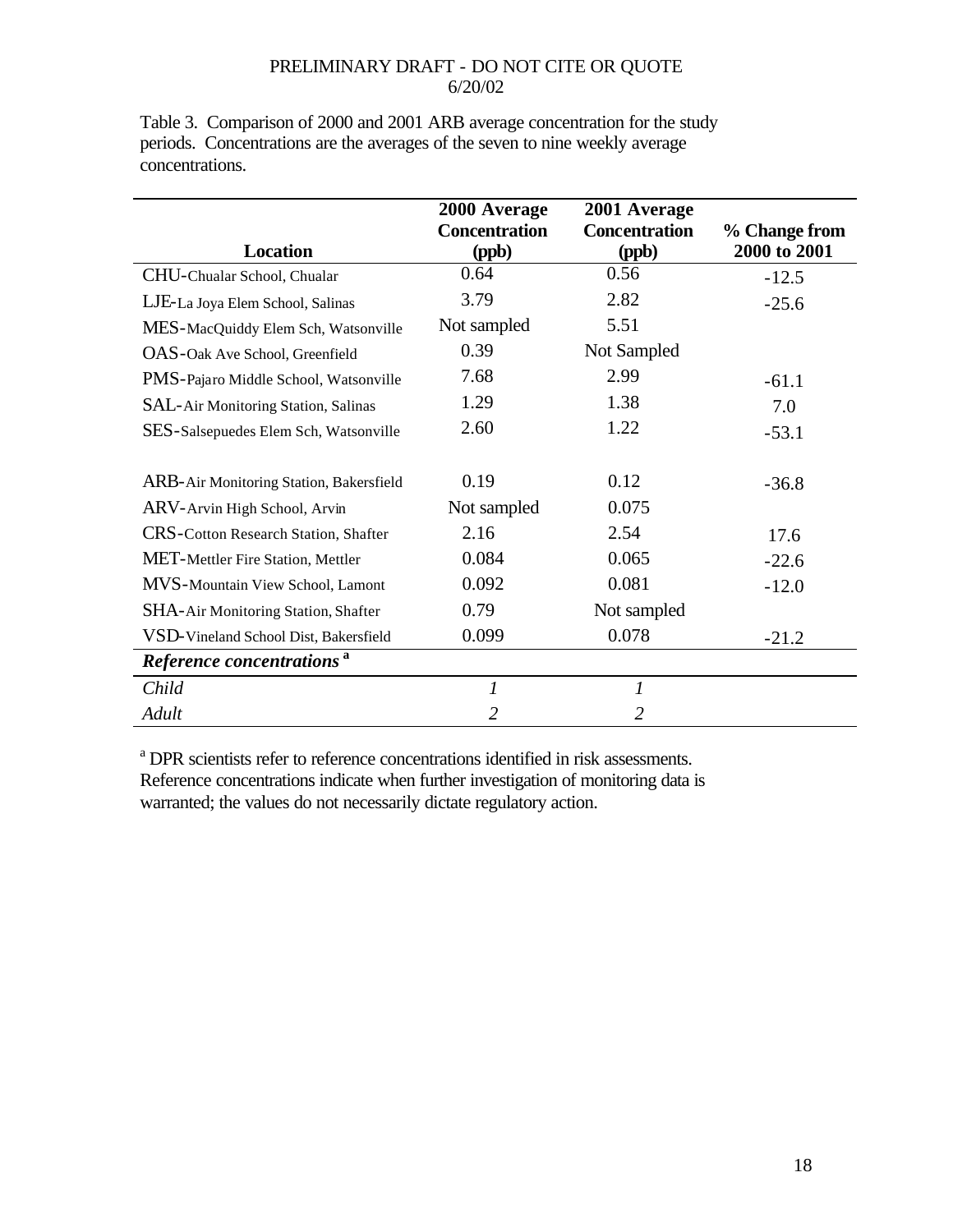|                                     | <b>2000 Use</b><br>$(lbs)$ | <b>2001 Use</b><br>$(lbs)$ | <b>Change</b><br>from 2000 | % Change<br>from 2000 |
|-------------------------------------|----------------------------|----------------------------|----------------------------|-----------------------|
| County                              |                            |                            | to 2001 (lbs)              | to 2001               |
| <b>Use for Entire Year</b>          |                            |                            |                            |                       |
| Kern                                | 613,832                    | 260,848                    | $-352,984$                 | $-57.5$               |
| Monterey                            | 1,877,182                  | 1,501,293                  | $-375,890$                 | $-20.0$               |
| Santa Cruz                          | 662,195                    | 557,698                    | $-104,496$                 | $-15.8$               |
| Santa Barbara                       | 680,852                    | 425,062                    | $-255,790$                 | $-37.6$               |
| Ventura                             | 1,728,696                  | 1,430,515                  | $-298,181$                 | $-17.2$               |
| Statewide                           | 10,862,836                 | 5,916,935                  | $-4,945,901$               | $-45.5$               |
| <b>Use During Monitoring Months</b> |                            |                            |                            |                       |
| Kern (Jul - Aug)                    | 136,757                    | 119,281                    | $-17,476$                  | $-12.8$               |
| Monterey (Sep - Oct)                | 1,168,348                  | 945,787                    | $-222,562$                 | $-19.0$               |
| Santa Cruz (Sep - Oct)              | 384,989                    | 345,477                    | $-39,512$                  | $-10.3$               |
| Santa Barbara (Aug - Oct)           | 518,499                    | 345,081                    | $-173,417$                 | $-33.5$               |
| Ventura (Aug - Oct)                 | 847,030                    | 746,576                    | $-100,454$                 | $-11.9$               |

## Table 4. Reported methyl bromide use in the monitored counties and statewide

Note: Pesticide use reports appear complete for all monitored counties, except Kern. Reports for Kern and other counties not monitored appear incomplete for 2001.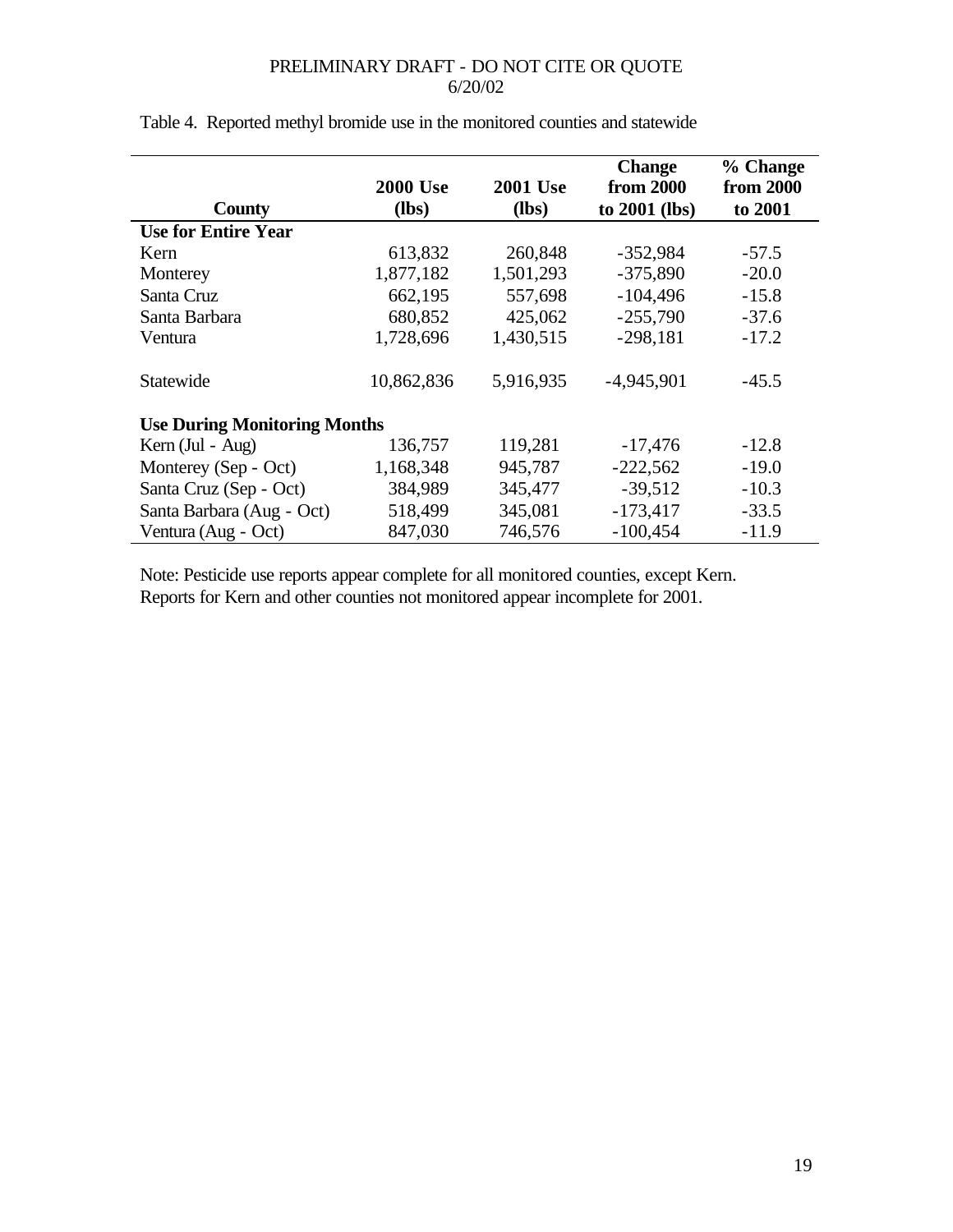|               |             | <b>Concentration</b> | <b>Weekly Methyl Bromide Use (lb/week)</b> |                  |                  |                  |                |                                               |                |                |
|---------------|-------------|----------------------|--------------------------------------------|------------------|------------------|------------------|----------------|-----------------------------------------------|----------------|----------------|
| <b>County</b> | <b>Site</b> | (ppb)                | $1x1$ (mi)                                 | $3X3$ (mi)       |                  |                  |                | $5X5$ (mi) $7X7$ (mi) $9X9$ (mi) $11X11$ (mi) | $13X13$ (mi)   | $15X15$ (mi)   |
| Monterey      | <b>SAL</b>  | 1.41                 | $\theta$                                   | 1417             | 7806             | 10872            | 23476          | 36672                                         | 46794          | 51452          |
| Santa Cruz    | <b>MES</b>  | 6.14                 | 3034                                       | 7224             | 16181            | 28872            | 39391          | 52252                                         | 55096          | 58744          |
| Monterey      | <b>CHU</b>  | 0.58                 | $\boldsymbol{0}$                           | 561              | 1317             | 3475             | 6912           | 13551                                         | 18529          | 21538          |
| Monterey      | LJE         | 2.86                 | $\boldsymbol{0}$                           | 3150             | 7518             | 13820            | 23889          | 31082                                         | 40790          | 46707          |
| Monterey      | <b>PMS</b>  | 3.31                 | $\overline{0}$                             | 4458             | 17439            | 38231            | 57111          | 63801                                         | 66301          | 67926          |
| Santa Cruz    | <b>SES</b>  | 1.14                 | $\overline{0}$                             | 5452             | 12275            | 19429            | 27580          | 41171                                         | 44346          | 53127          |
| Kern          | <b>ARB</b>  | 0.12                 | $\overline{0}$                             | $\overline{0}$   | $\overline{0}$   | $\theta$         | $\overline{0}$ | $\overline{0}$                                | $\overline{0}$ | $\overline{0}$ |
| Kern          | <b>ARV</b>  | 0.08                 | $\overline{0}$                             | $\overline{0}$   | $\overline{0}$   | $\overline{0}$   | $\Omega$       | $\overline{0}$                                | $\theta$       | $\overline{0}$ |
| Kern          | <b>CRS</b>  | 2.76                 | $\overline{0}$                             | 2737             | 4059             | 4059             | 7452           | 7452                                          | 9438           | 9438           |
| Kern          | <b>MVS</b>  | 0.08                 | $\overline{0}$                             | $\theta$         | $\theta$         | $\theta$         | 1570           | 1570                                          | 1570           | 1570           |
| Kern          | <b>VSD</b>  | 0.08                 | $\overline{0}$                             | $\boldsymbol{0}$ | $\boldsymbol{0}$ | $\boldsymbol{0}$ | $\overline{0}$ | $\overline{0}$                                | $\overline{0}$ | $\overline{0}$ |

Table 5. Eight-week average air concentrations and methyl bromide use over various spatial scales centered on ARB monitoring sites

NOTE: Some of the average air concentrations shown here differ from those shown in Table 1 due to different averaging methods.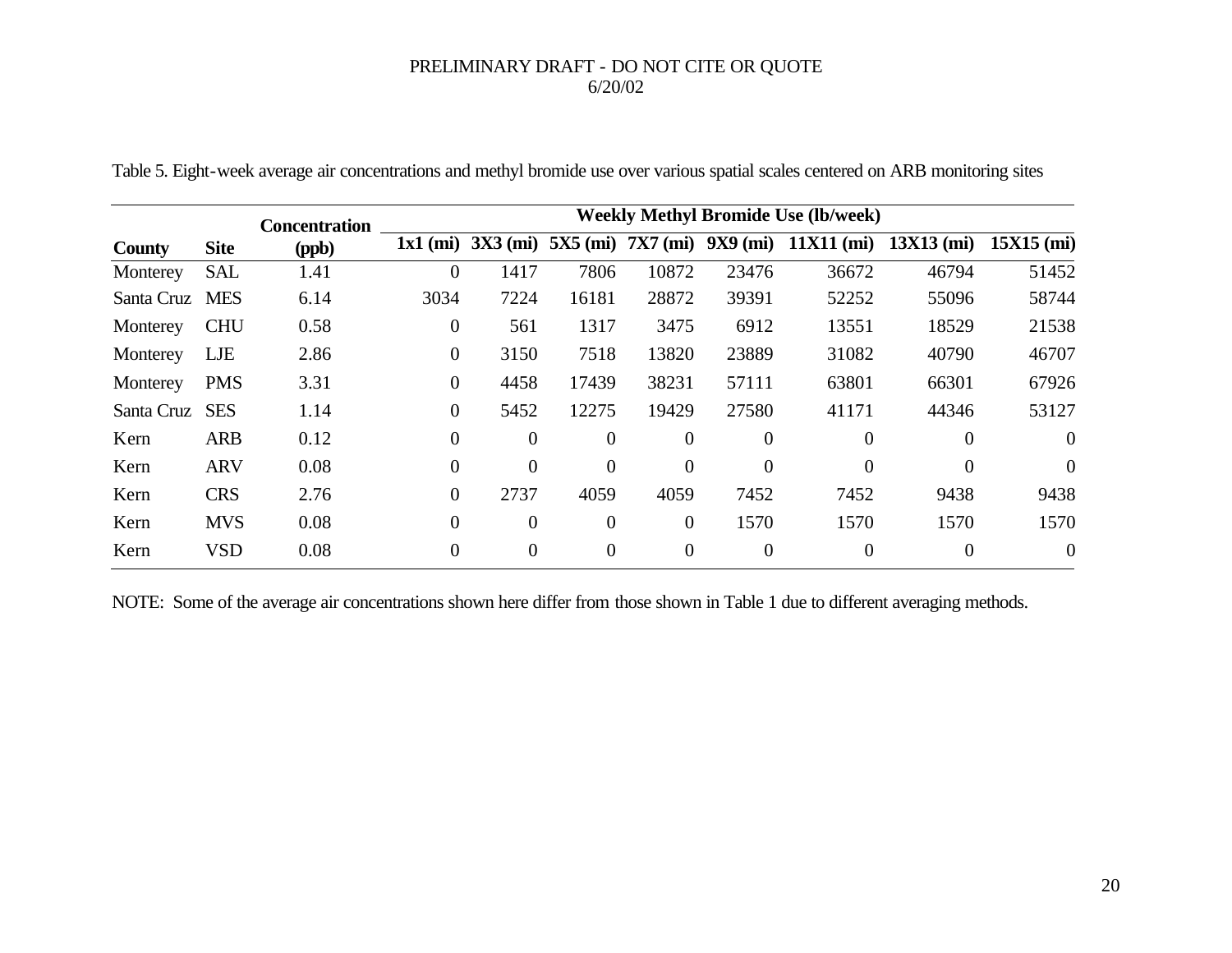|                                   | <b>Time period</b> |                                         |                    |            |                    |            |  |
|-----------------------------------|--------------------|-----------------------------------------|--------------------|------------|--------------------|------------|--|
|                                   |                    | <u>1 week</u> ( $n = 93$ ) <sup>b</sup> | 4 weeks $(n = 22)$ |            | 8 weeks $(n = 11)$ |            |  |
| <b>Area Size</b>                  | ${\bf R}^2$        | <b>EMS</b>                              | ${\bf R}^2$        | <b>EMS</b> | ${\bf R}^2$        | <b>EMS</b> |  |
| $1x1$ mi                          | 0.147              | 8.04                                    | 0.394              | 2.39       | 0.593              | 1.67       |  |
| $3x3 \text{ mi}$                  | 0.288              | 6.71                                    | 0.322              | 2.68       | 0.742              | 1.05       |  |
| $5x5 \text{ mi}$                  | 0.197              | 7.57                                    | 0.325              | 2.67       | 0.644              | 1.45       |  |
| $7x7 \text{ mi}$                  | 0.178              | 7.75                                    | 0.326              | 2.67       | 0.590              | 1.68       |  |
| $9x9 \text{ mi}$                  | 0.158              | 7.93                                    | 0.305              | 2.75       | 0.558              | 1.81       |  |
| 11x11 mi                          | 0.163              | 7.89                                    | 0.298              | 2.77       | 0.542              | 1.87       |  |
| $13x13$ mi                        | 0.164              | 7.87                                    | 0.294              | 2.79       | 0.521              | 1.96       |  |
| $15x15$ mi                        | 0.146              | 8.05                                    | 0.265              | 2.90       | 0.488              | 2.09       |  |
| Significant $\mathbb{R}^2$ values |                    |                                         |                    |            |                    |            |  |
| $R^2$ <sub>0.10</sub>             | 0.018              |                                         | 0.081              |            | 0.176              |            |  |
| $R^2$ 0.05                        | 0.030              |                                         | 0.130              |            | 0.271              |            |  |

Table 6. Correlation ( $\mathbb{R}^2$  and EMS)<sup>a</sup> between average air concentration (ppb) and average methyl bromide usage (lb/week) over various areas and periods using ARB 2001 monitoring data

 ${}^{a}R^{2}$  is the coefficient of determination, representing the decimal fraction of variation of air concentration that is explained by the regression model. EMS is the Error Mean Square or average squared residuals not explained by the model.

<sup>b</sup> n is the number of samples for the regression.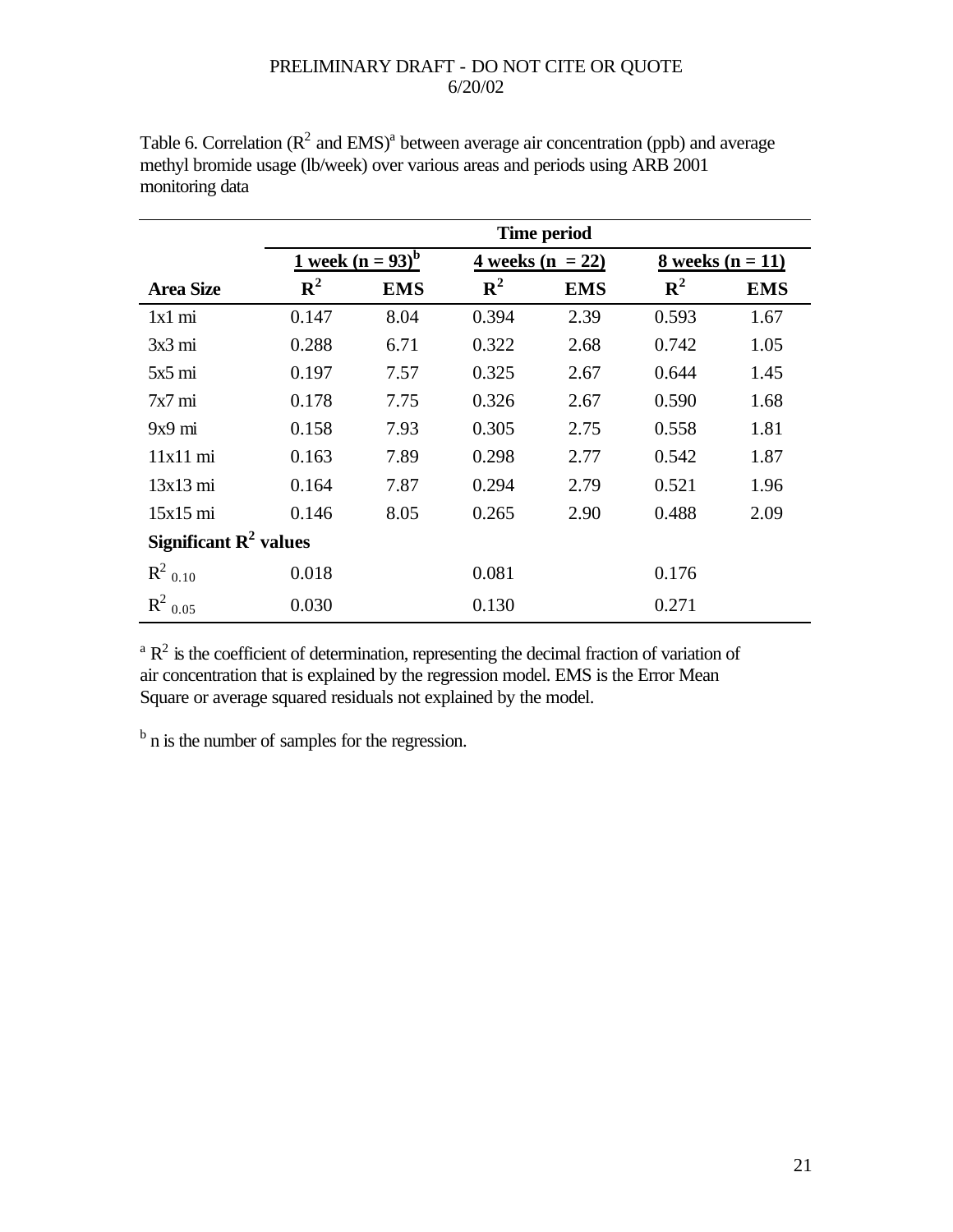|                |             | <b>Concentration</b> | <b>Weekly Methyl Bromide Use (lb/week)</b> |            |            |                 |            |              |              |              |
|----------------|-------------|----------------------|--------------------------------------------|------------|------------|-----------------|------------|--------------|--------------|--------------|
| <b>County</b>  | <b>Site</b> | (ppb)                | $1x1$ (mi)                                 | $3X3$ (mi) | $5X5$ (mi) | <b>7X7 (mi)</b> | $9X9$ (mi) | $11X11$ (mi) | $13X13$ (mi) | $15X15$ (mi) |
| Santa Barb     | <b>PLN</b>  | 0.90                 | 156                                        | 4394       | 17365      | 17899           | 22195      | 24389        | 31280        | 36642        |
| Santa Barb EDW |             | 1.51                 | 3828                                       | 4159       | 10708      | 21727           | 28773      | 34334        | 36437        | 36642        |
| Santa Barb AGC |             | 0.28                 | $\boldsymbol{0}$                           | 526        | 4922       | 19356           | 22889      | 29296        | 35687        | 35778        |
| Santa Barb     | <b>BLO</b>  | 0.80                 | $\overline{0}$                             | 7484       | 11256      | 27100           | 29323      | 32848        | 36528        | 36731        |
| Ventura        | <b>SHA</b>  | 0.51                 | $\overline{0}$                             | 2089       | 9137       | 12761           | 27899      | 35841        | 37300        | 40658        |
| Ventura        | <b>ABD</b>  | 0.18                 | $\mathbf{0}$                               | 4549       | 10672      | 27009           | 36628      | 41553        | 44901        | 44928        |
| Ventura        | <b>UWC</b>  | 0.82                 | $\overline{0}$                             | 3814       | 10091      | 23899           | 40930      | 49955        | 52006        | 57849        |
| Ventura        | <b>PVW</b>  | 0.56                 | $\overline{0}$                             | $\theta$   | 9549       | 19280           | 29076      | 46804        | 48215        | 51166        |

Table 7. Eight-week average air concentrations and methyl bromide use over various spatial scales centered on AMBI monitoring sites

NOTE: Some of the average air concentrations shown here differ from those shown in Table 2 due to different averaging methods.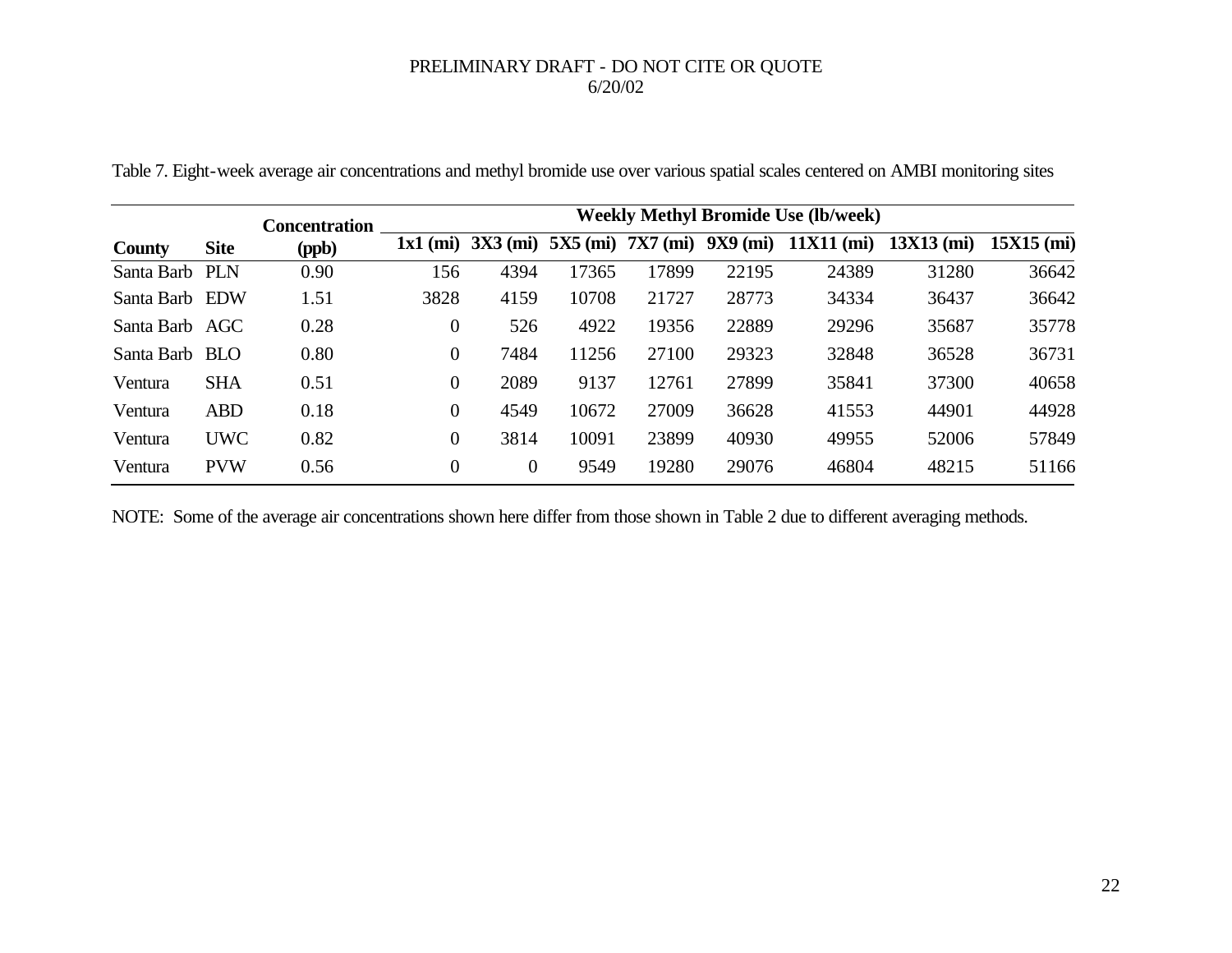|                                   | <b>Time period</b>                     |            |             |                    |                   |            |  |
|-----------------------------------|----------------------------------------|------------|-------------|--------------------|-------------------|------------|--|
|                                   | <u>1 week (n</u> = $63$ ) <sup>b</sup> |            |             | 4 weeks $(n = 16)$ | 8 weeks $(n = 8)$ |            |  |
| <b>Area Size</b>                  | ${\bf R}^2$                            | <b>EMS</b> | ${\bf R}^2$ | <b>EMS</b>         | ${\bf R}^2$       | <b>EMS</b> |  |
| 1x1 mi                            | 0.657                                  | 0.331      | 0.474       | 0.140              | 0.653             | 0.071      |  |
| $3x3 \text{ mi}$                  | 0.454                                  | 0.527      | 0.020       | 0.260              | 0.127             | 0.178      |  |
| $5x5 \text{ mi}$                  | 0.453                                  | 0.527      | 0.056       | 0.250              | 0.210             | 0.161      |  |
| $7x7 \text{ mi}$                  | 0.385                                  | 0.593      | 0.109       | 0.236              | 0.025             | 0.198      |  |
| $9x9 \text{ mi}$                  | 0.297                                  | 0.678      | 0.150       | 0.225              | 0.005             | 0.202      |  |
| 11x11 mi                          | 0.236                                  | 0.737      | 0.242       | 0.201              | 0.022             | 0.199      |  |
| $13x13$ mi                        | 0.227                                  | 0.746      | 0.158       | 0.223              | 0.054             | 0.192      |  |
| $15x15$ mi                        | 0.227                                  | 0.746      | 0.158       | 0.224              | 0.027             | 0.198      |  |
| Significant $\mathbb{R}^2$ values |                                        |            |             |                    |                   |            |  |
| $R^2$ <sub>0.10</sub>             | 0.026                                  |            | 0.114       |                    | 0.257             |            |  |
| $R^2$ 0.05                        | 0.043                                  |            | 0.181       |                    | 0.386             |            |  |

Table 8. Correlation ( $\mathbb{R}^2$  and EMS)<sup>a</sup> between average air concentration (ppb) and average methyl bromide usage (lb/week) over various areas and periods using AMBI 2001 monitoring data

 ${}^{\text{a}}$  R<sup>2</sup> is the coefficient of determination, representing the decimal fraction of variation of air concentration that is explained by the regression model. EMS is the Error Mean Square or average squared residuals not explained by the model.

<sup>b</sup> n is the number of samples for the regression.